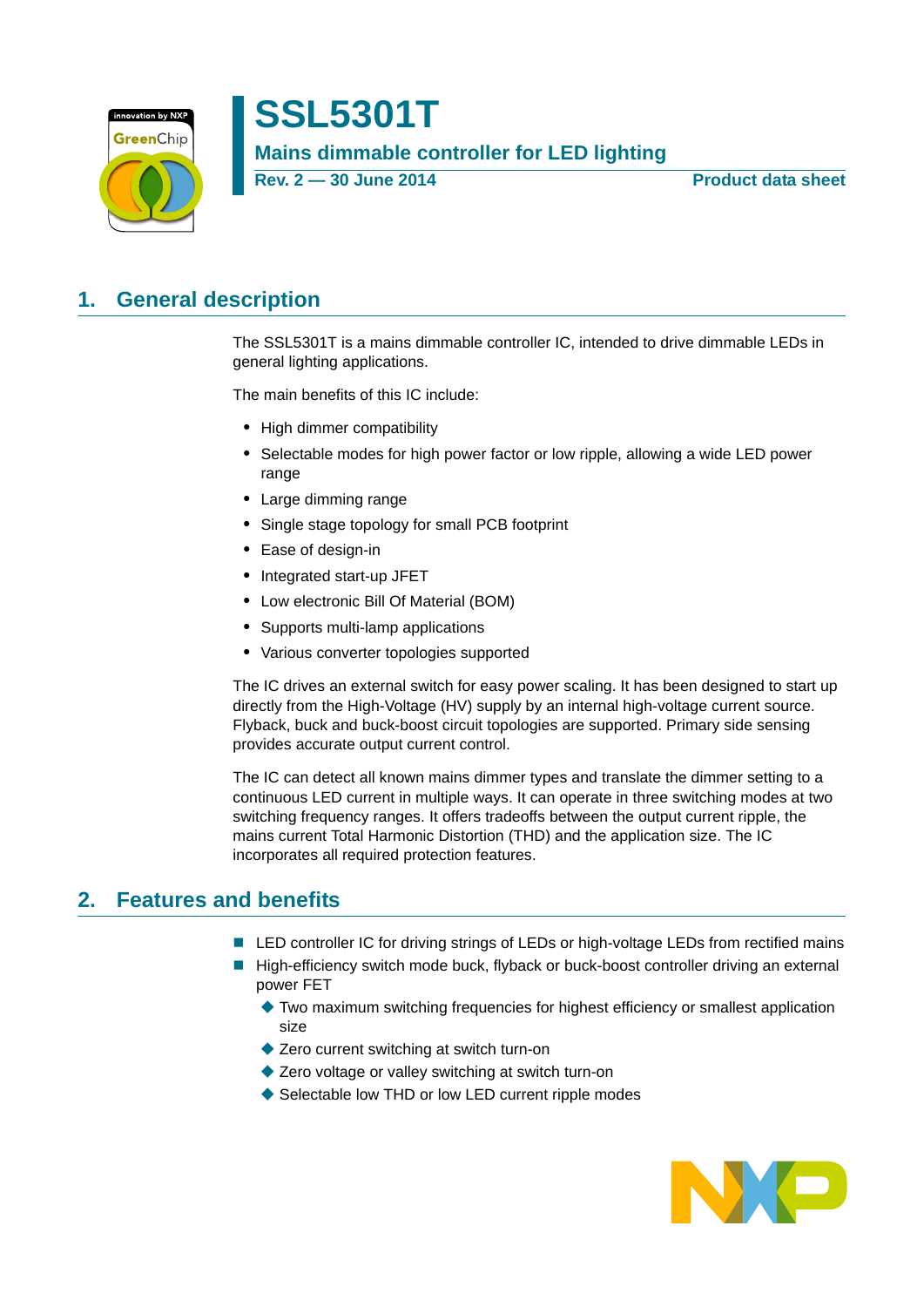#### **Mains dimmable controller for LED lighting**

- Leading, trailing and intelligent dimmer detection
- $\blacksquare$  Two built-in dim curves
- **LED** current accuracy within  $\pm 4$  % across variations in components and conditions
- No binning on LED forward voltage required
- Built-in Protections:
	- ◆ UnderVoltage LockOut (UVLO)
	- ◆ Leading Edge Blanking (LEB)
	- ◆ OverCurrent Protection (OCP)
	- ◆ Internal OverTemperature Protection (OTP)
	- ◆ Brownout protection
	- ◆ Output Short Protection (OSP)
	- ◆ Output open OverVoltage Protection (OVP)
	- Mains synchronization loss protection
	- ◆ Bleeder dissipation protection
- **Low component count LED driver solution**
- Compatible with wall switches with built-in indication light during standby
- Operates well in multiple-lamp arrangements
- IC lifetime matches or surpasses LED lamp lifetime

### <span id="page-1-0"></span>**3. Applications**

■ Compact mains dimmable LED lamps with accurate, dimmable current output for single mains voltages, including 100 V (AC), 120 V (AC) and 230 V (AC). External components determine the power level. The power level ranges from 4 W to over 25 W. Applications fit in common form factors like PAR, GU10, A19, and the candle form factor.

### <span id="page-1-1"></span>**4. Quick reference data**

| <b>Symbol</b>          | <b>Parameter</b>                       | <b>Conditions</b>                | <b>Min</b> | <b>Typ</b> | <b>Max</b> | <b>Unit</b> |
|------------------------|----------------------------------------|----------------------------------|------------|------------|------------|-------------|
| $V_{\rm CC}$           | supply voltage                         |                                  | 8.8        | ۰          | 32         | V           |
| $f_{sw}$               | switching frequency                    | low-frequency mode;<br>undimmed  |            |            |            |             |
|                        |                                        | 50 Hz mains                      | 55         | 60         | 65         | kHz         |
|                        |                                        | 60 Hz mains                      | 66         | 72         | 78         | kHz         |
|                        |                                        | high-frequency mode;<br>undimmed |            |            |            |             |
|                        |                                        | 50 Hz mains                      | 84         | 91         | 98         | kHz         |
|                        |                                        | 60 Hz mains                      | 101        | 109        | 117        | kHz         |
| $I_{\rm CC}$           | supply current                         | normal operation                 |            | 2.25       | -          | mA          |
| $ V_{I(DRAIN)} $       | input voltage on pin<br><b>DRAIN</b>   | not repetitive                   |            |            | 700        | V           |
| V <sub>o(PWRDRV)</sub> | output voltage on pin<br><b>PWRDRV</b> | high level                       |            | 10.7       |            | V           |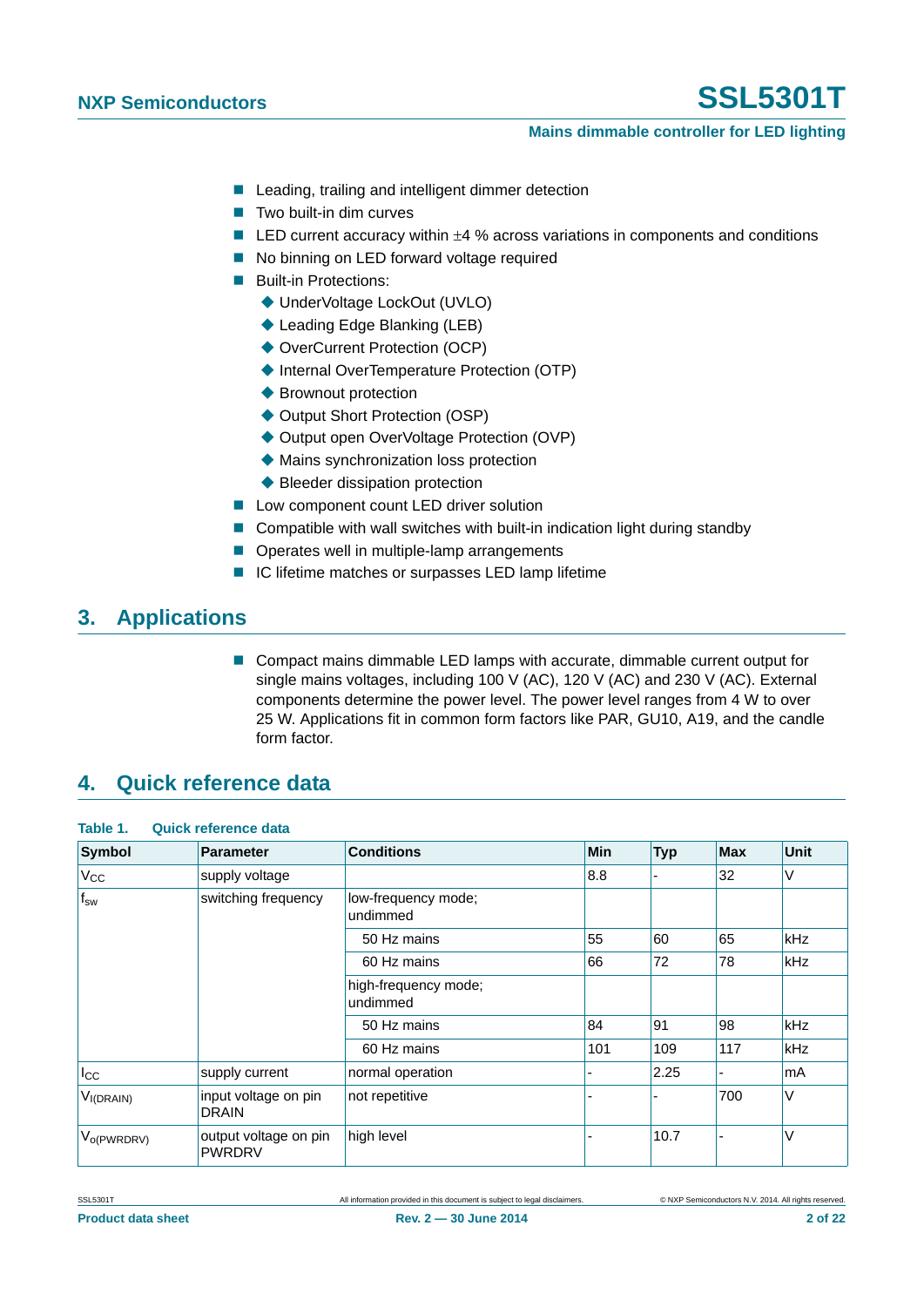### <span id="page-2-0"></span>**5. Ordering information**

| Type number     | Package         |                                                                |                |  |  |
|-----------------|-----------------|----------------------------------------------------------------|----------------|--|--|
|                 | <b>Name</b>     | <b>Description</b>                                             | Version        |  |  |
| <b>SSL5301T</b> | SO <sub>8</sub> | plastic small package outline body; 8 leads; body width 3.9 mm | <b>SOT96-1</b> |  |  |

### <span id="page-2-1"></span>**6. Block diagram**



## <span id="page-2-3"></span><span id="page-2-2"></span>**7. Pinning information**

### **7.1 Pinning**

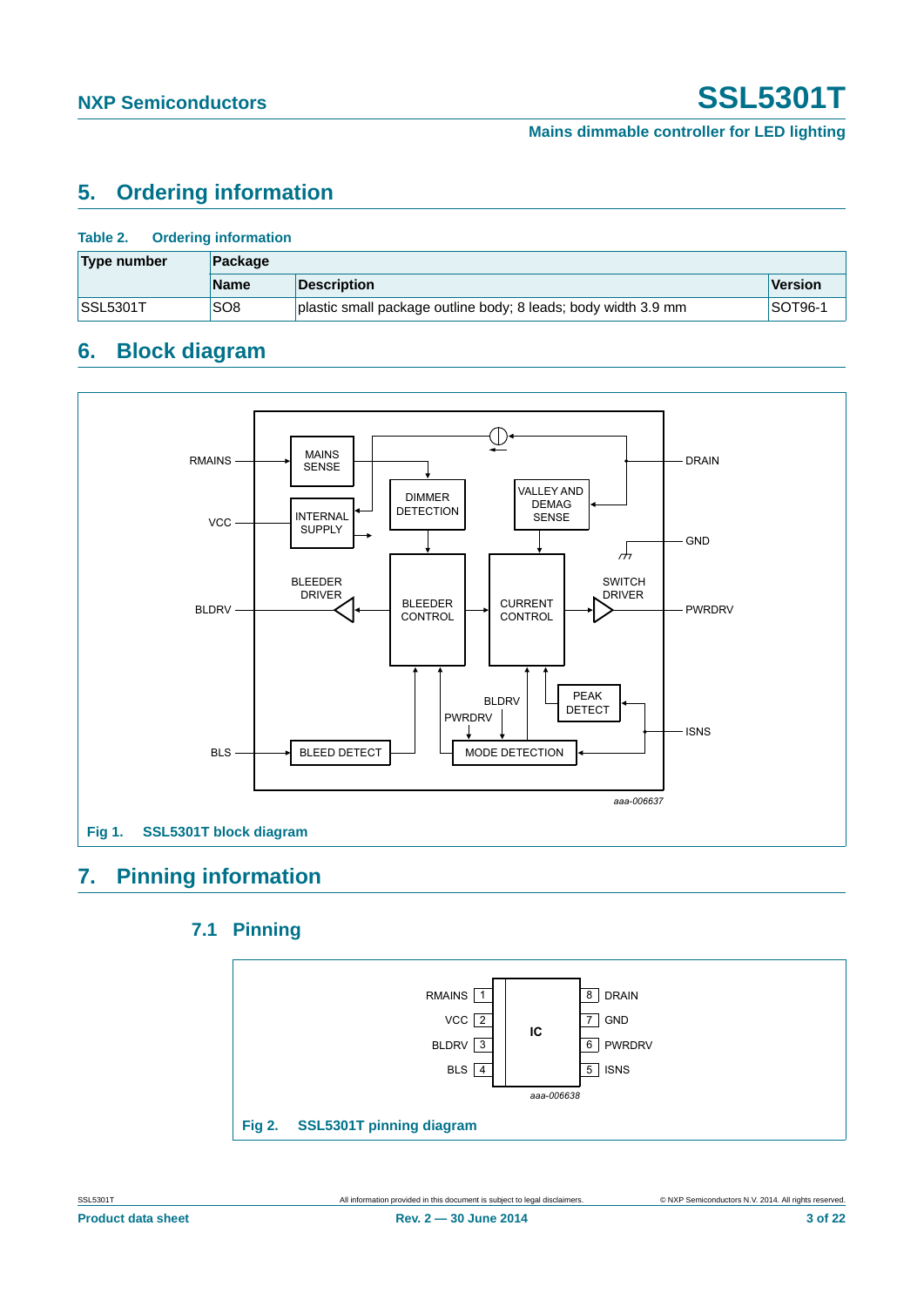#### <span id="page-3-0"></span>**7.2 Pin description**

| <b>Symbol</b> | Pin | <b>Description</b>                    |  |  |  |
|---------------|-----|---------------------------------------|--|--|--|
| <b>RMAINS</b> |     | mains detection input                 |  |  |  |
| <b>VCC</b>    | 2   | IC supply input/output                |  |  |  |
| <b>BLDRV</b>  | 3   | bleeder stage transistor drive output |  |  |  |
| <b>BLS</b>    | 4   | bleeder loop sense                    |  |  |  |
| <b>ISNS</b>   | 5   | peak current sense input              |  |  |  |
| <b>PWRDRV</b> | 6   | external MOSFET gate driver output    |  |  |  |
| <b>GND</b>    |     | ground                                |  |  |  |
| <b>DRAIN</b>  | 8   | external MOSFET drain sense input     |  |  |  |

### <span id="page-3-3"></span><span id="page-3-2"></span><span id="page-3-1"></span>**8. Functional description**

#### **8.1 Pin functionality**

#### **8.1.1 Pin RMAINS**

The RMAINS pin takes in a current representing the rectified mains or dimmer output voltage via the external RMAINS resistors. The low ohmic input results in current always flowing, causing the voltage on the RMAINS pin to remain below the maximum  $V_{\text{i(RMANS)}}$ at any time.

The information about the mains voltage is used to set the dimming level and to shape the output current waveform in LTHD modes. It is also used for internal timing synchronizations, making it essential for low-ripple applications.

Some filtering may be required outside of the IC to eliminate incoming noise.

If the pin does not receive a rectified mains signal, the mains synchronization loss protection is triggered.

#### <span id="page-3-4"></span>**8.1.2 Pin VCC**

At power-up, the VCC pin and its capacitor are charged using the internal HV current source from the DRAIN pin. Once V<sub>CC</sub> has reached V<sub>CC(startup)</sub>, switching starts and V<sub>CC</sub> supply is generated from the auxiliary winding. If  $V_{CC}$  exceeds  $V_{ovp(VCC)}$  due to, for example, a disconnected output, OVP is triggered. If  $V_{CC}$  drops to  $V_{CC(low)}$ , the internal HV current source is enabled. If  $V_{CC}$  drops below  $V_{CC(ston)}$ , UVLO protection is triggered.

Do not use the VCC pin to power additional circuitry outside the IC because no additional current budget is guaranteed. An additional  $V_{CC}$  load can affect product performance.

To support wall switches that include an indicator light, a predetermined current  $(I_{CC})$  is pulled from the supply during a limited window of the VCC voltage (see condition 2 of  $I_{\text{CC}}$ ) in [Table 7\)](#page-11-0).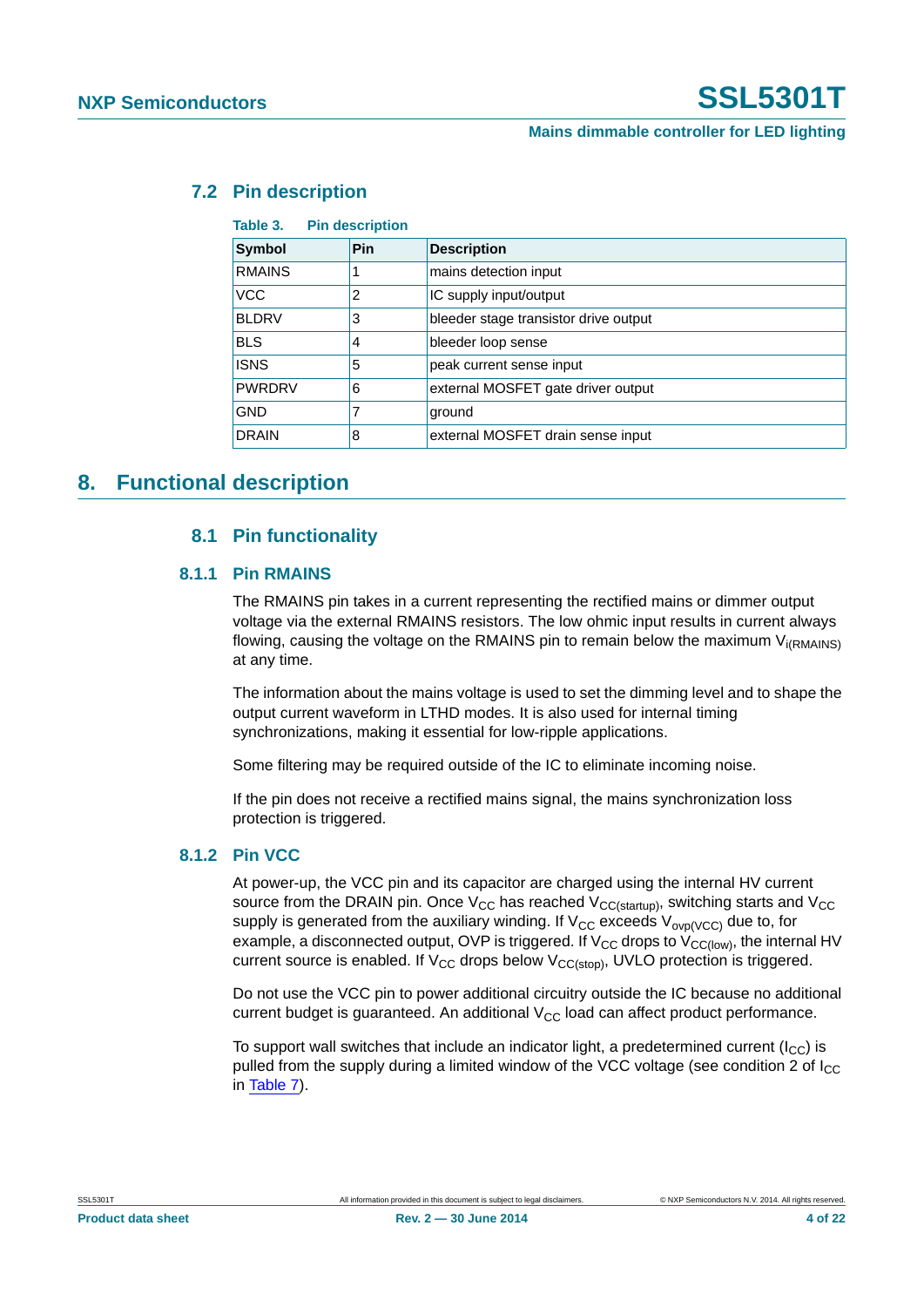#### <span id="page-4-2"></span>**8.1.3 Pin BLDRV**

The BLDRV pin drives an external high-voltage NPN transistor stage. This stage is used to generate additional load current for a dimmer (see [Section 8.2.6](#page-7-0)). Or it is used to load the mains during zero crossings when no dimmer is connected. It ensures proper mains detection. The voltage range is adapted to bipolar transistors only. At low BLDRV output voltage, the drive capability is reduced to limit current loss in case of bipolar transistor saturation.

#### <span id="page-4-1"></span>**8.1.4 Pin BLS**

The BLS pin senses the total application current for dimmer compatibility (bleed sense, see [Section 8.2.6](#page-7-0)).

**Remark:** A series resistor must be present between the BLS pin and the bleed loop sense resistor. The series resistor prevents that the current flowing out of the pin exceeds the limiting value,  $I_{i(B|S)}$ .

#### <span id="page-4-3"></span>**8.1.5 Pin ISNS**

The ISNS pin senses the voltage across the sense resistor,  $R_{SNS}$ , generated by the inductor current flowing through the external MOSFET and this resistor (see [Figure 3\)](#page-5-0).

Optionally, a mode definition resistor is present between the pin and the current sense resistor. At start-up, the mode resistor is measured using a current which is sourced out of the pin.

#### <span id="page-4-4"></span>**8.1.6 Pin PWRDRV**

The SSL5301T is equipped with a driver that controls an external MOSFET. The voltage on the driver output pin is increased towards the maximum  $V_{o(PWRDRV)}$  to open the switch during the first cycle (t0 to t1; see [Figure 4\)](#page-6-0). It is pulled to ground from the start of the secondary stroke until the next cycle starts (t1 to t00). During the transition from low to high and back, the switching slope is controlled, limiting the high-frequency radiation.

#### <span id="page-4-5"></span>**8.1.7 Pin DRAIN**

The DRAIN pin is used to derive energy to charge the VCC pin at start-up and after switching is stopped because of a triggered protection. The signal at the DRAIN pin is used to detect the occurrence of demagnetization. It is also used to determine the valley of the ringing voltage for starting the primary stroke.

#### **8.2 Converter operation**

#### <span id="page-4-6"></span><span id="page-4-0"></span>**8.2.1 Available modes**

The SSL5301T incorporates various built-in operation modes which can be selected in the application using a maximum of three external resistors. At start-up, the value of these resistors is detected and the corresponding operation mode is set.

Mode resistors  $R_{TF}$  and  $R_{DIM}$  at the PWRDRV and BLDRV pins are connected between the pin and ground. Mode resistor  $R_{\text{CTRL}}$  at the ISNS pin is connected between the pin and the external MOSFET source (see [Figure 3\)](#page-5-0).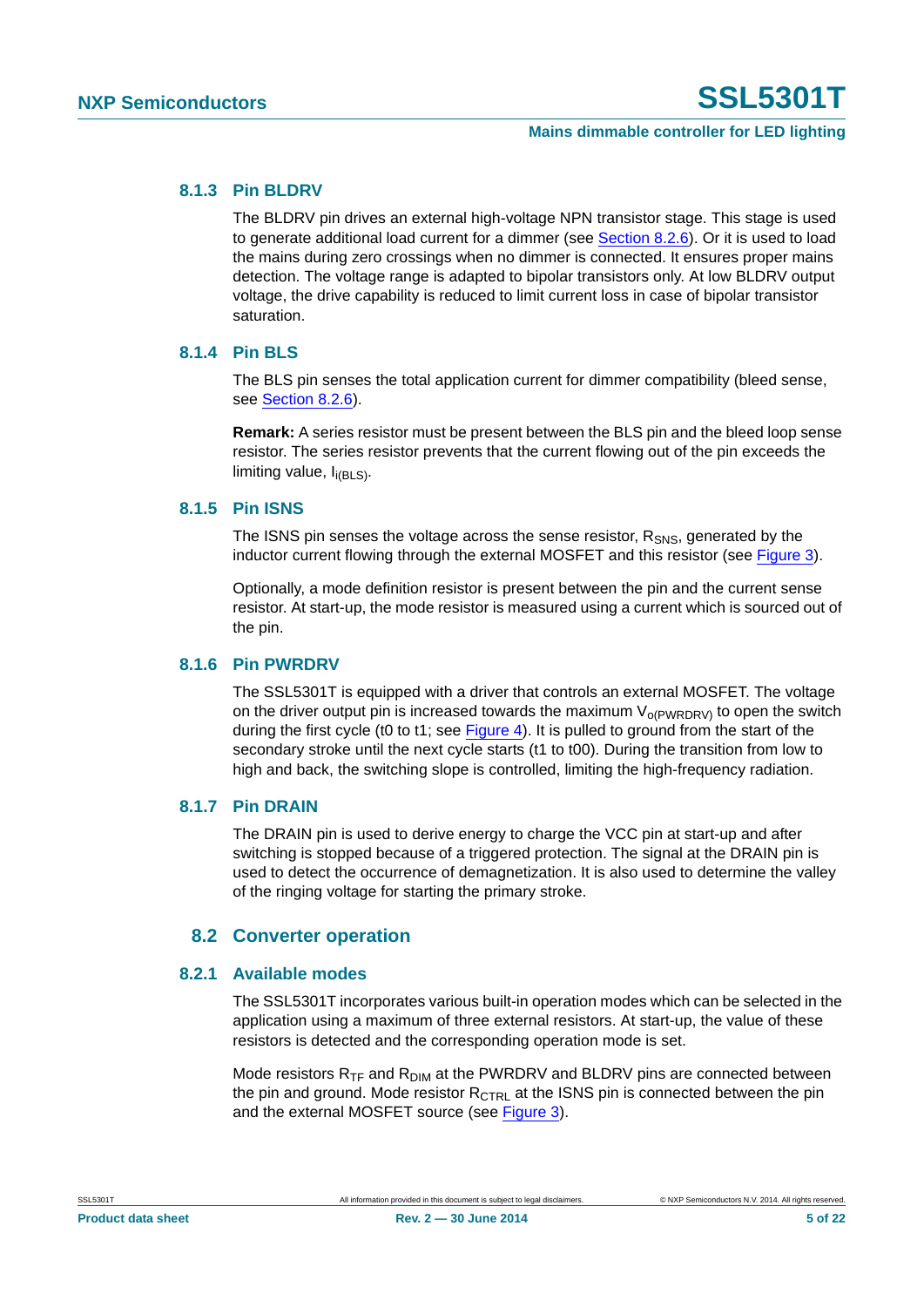**Mains dimmable controller for LED lighting**



<span id="page-5-0"></span>[Table 4](#page-5-1) gives an overview of the available modes.

#### <span id="page-5-1"></span>**Table 4. Available modes**

| <b>Parameter</b>          | How to set                    | <b>Options</b>                    | Mode resistor value                                        |
|---------------------------|-------------------------------|-----------------------------------|------------------------------------------------------------|
| topology and<br>frequency | $R_{TF}$ on pin PWRDRV        | flyback or buck-boost;<br>HF mode | $\infty$                                                   |
|                           |                               | buck; HF mode                     | 56 k $\Omega$                                              |
|                           |                               | buck; LF mode                     | 33 k $\Omega$                                              |
|                           |                               | flyback or buck-boost;<br>LF mode | 15 kQ                                                      |
| dim curve                 | R <sub>DIM</sub> on pin BLDRV | curve 1; lin-log                  | 10 k $\Omega$                                              |
|                           |                               | curve 2; lin-log limited          | $\infty$                                                   |
| control mode              | $R_{\text{CTI}}$ on pin ISNS  | low ripple ( $PF < 0.7$ )         | 0 k $\Omega$ to 0.5 k $\Omega$ or<br>$3.3 \text{ k}\Omega$ |
|                           |                               | eco-LTHD (PF $\sim$ 0.75)         | 1.5 k $\Omega$                                             |
|                           |                               | LTHD (PF $> 0.9$ )                | 5.6 k $\Omega$                                             |

#### <span id="page-5-2"></span>**8.2.2 Switching scheme**

The converter in the SSL5301T is a Discontinuous Conduction Mode (DCM), peak current controlled system. When the output current control system requires a new switching cycle and the inductor current is zero, the external MOSFET is turned on at the next detected valley (see [Section 8.2.3\)](#page-6-1). The inductor current increases until a maximum, defined by the regulation loop, is reached and the external MOSFET is switched off. The inductor current reduces again. When the inductor current reaches zero, it is detected at the DRAIN pin. The detection enables the control system to regulate to an accurate average value of the LED current.

The maximum switching frequency can be set at two rates (see [Section 8.2.1\)](#page-4-0).

Three options are available which determine how the controller adjusts the maximum inductor peak current over the mains cycle. The result is either an optimal input current shape (optimized power factor and THD), a minimal LED current ripple, or an intermediate solution (eco-LTHD mode).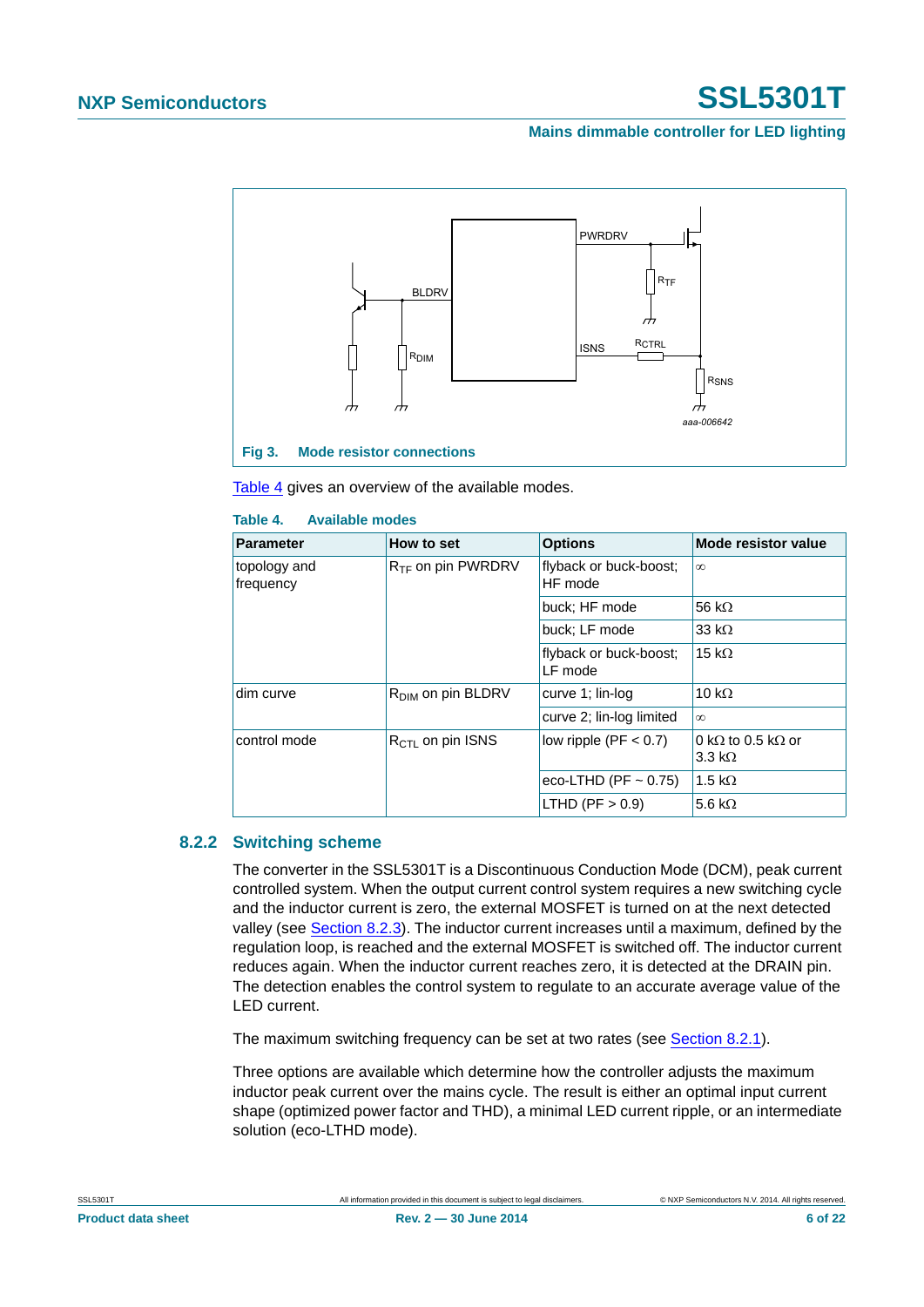#### **Mains dimmable controller for LED lighting**

#### <span id="page-6-1"></span>**8.2.3 Valley detection**

A new cycle is started when the primary switch is switched on (see [Figure 4](#page-6-0)). At a certain time (t1), the switch is switched off and the secondary stroke starts. After the secondary stroke (t3) has ended, the drain voltage shows oscillation or ringing. Circuitry at the DRAIN pin senses when the voltage on the drain of the switch has reached its lowest value (valley) during each oscillation. When the control loop requires the next cycle, it is started the next time a valley occurs. As a result, the capacitive switching losses reduce significantly. For successful valley detection, the frequency and amplitude of the drain voltage ringing must cause the slope of the ringing voltage to exceed the detection limit  $(dV/dt)_{\text{vrec}}$  for at least  $t_{d(vrec\text{-}swon)}$ .



#### <span id="page-6-3"></span><span id="page-6-0"></span>**8.2.4 Output current settings**

The IC regulates the output LED current with great accuracy over line, load and component variations. The user can set the full-scale (100 %) value of the LED current. Choose a current sense resistor value, using [Equation 1](#page-6-2):

<span id="page-6-2"></span>
$$
I_{LED} = \frac{V_{reg}}{R_{SNS}} \times N \tag{1}
$$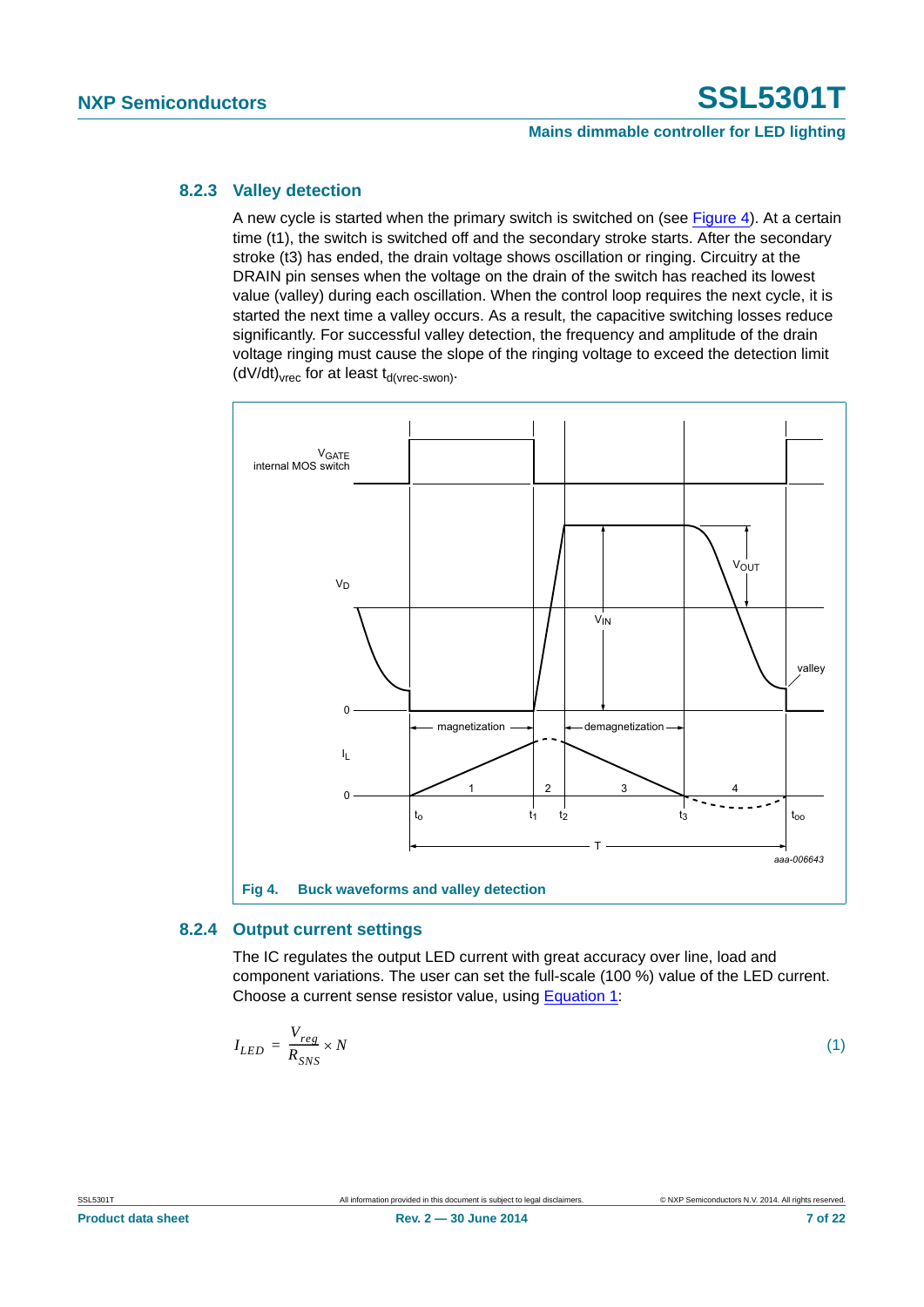Where:

- V<sub>reg</sub> is the set point of the internal regulation loop: 117 mV for LTHD buck-boost/flyback and 234 mV for LTHD buck and low ripple buck-boost/flyback, and 469 mV for low-ripple buck.
- R<sub>SNS</sub> is the sense resistor on pin ISNS (see [Figure 3](#page-5-0))
- **•** N is the transformer ratio.

The IC regulates the output current. It controls the current sense threshold voltage Vth(ISNS), the number of switching cycles per (half-)mains period, and, if necessary, the switching frequency. The regulation depends on the mode of operation.

#### <span id="page-7-1"></span>**8.2.5 Preventing Continuous Conduction Mode (CCM)**

To enable application design without having to include margins to ensure DCM operation, a CCM-prevention feature has been built in. The IC monitors the time gap between the end of the secondary stroke and the start of the next cycle. If this time becomes smaller than a predetermined idle time of about 1.8  $\mu$ s, the controller reduces the switching frequency.

#### <span id="page-7-0"></span>**8.2.6 Dimming support**

The SSL5301T can detect both leading edge and trailing-edge mains dimmer presence, as well as no dimmer presence at all. Support for smart dimmers that take additional supply current pulses is included. The phase information from the dimmer is translated to an LED output current level. To enable the application design for either optimal dimmer compatibility or limited bleeder power consumption, the following features are included:

**•** Bleeder stage support:

The BLDRV pin is tailored to drive an external low-cost high-voltage NPN transistor, which creates a bleed current controlled by the SSL5301 internal control circuitry. The resulting bleed current is modulated over the mains phase to ensure correct dimmer operation

- **–** A strong bleed current is generated around the expected cutting edge of the dimmer output voltage. This edge is detected at the RMAINS pin. The NPN emitter resistor determines the maximum bleed current, given the maximum  $V_{o(BLDRV)}$ . An additional collector resistor can be added to distribute the bleeder stage power dissipation over its components. Reducing the current sourced at this pin according to its voltage level (I<sub>source(high)BLDRV</sub>) limits current dissipation via the BLDRV pin.
- **–** A weak bleed current is generated to keep the dimmer in conduction when triggered. The generation of the weak bleed current is achieved when the total current to the dimmer is fed through a sense resistor  $R_{\text{BI DSNS}}$  (see [Figure 5](#page-8-0)). The resulting voltage is measured at the BLS pin. A control loop in the IC uses this voltage to drive the external bleeder stage. The resulting bleeder current adds to the converter current so that the total current drawn by the application is kept constant.

The regulation target voltage over  $R_{\text{BLDSNS}}$  equals  $V_{th (reg) BLS}$ . The reason for the additional resistor  $R_{PROT}$  is described in [Section 8.1.4](#page-4-1).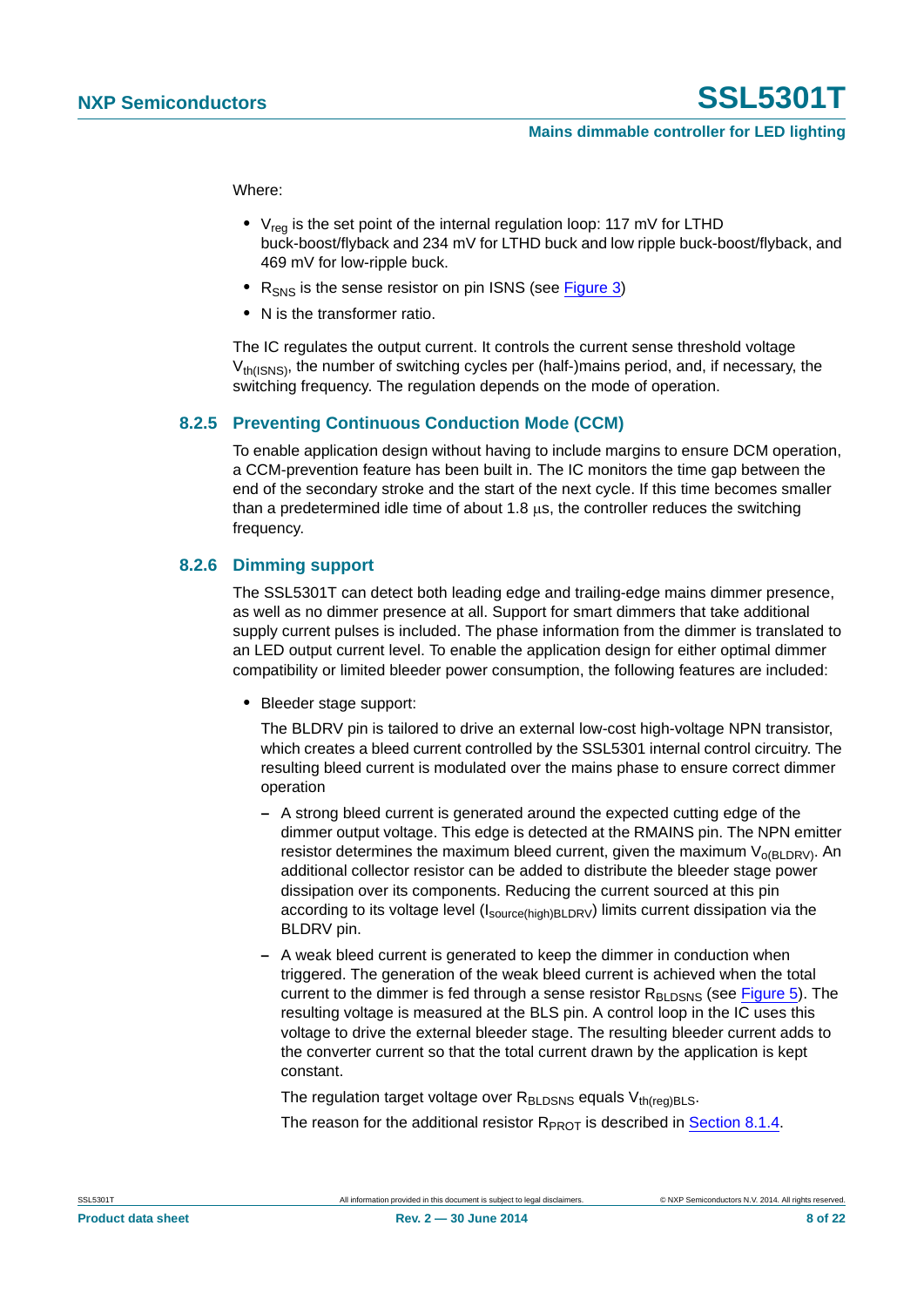**Mains dimmable controller for LED lighting**



<span id="page-8-0"></span>**•** Dimming curves:

Two dimming curves are available to translate the detected dimmer phase to an output current level.  $I_{LED(low)} / I_{LED100}$  gives the minimum output current level as a ratio of the full-scale current for either curve. The mode resistor at the BLDRV pin determines the selection (see [Figure 6](#page-8-1)).

- **–** The lin-log curve has a smooth tail that matches human eye light sensitivity.
- **–** The lin-log limited curve enables optimal thermal lamp design. When no dimmer is detected, the output current is set to 100 %. When a dimmer is detected, the lin-log limited curve is used. The result is a lower maximum output current at a total power dissipation that equals the power dissipated when no dimmer is present.



#### <span id="page-8-2"></span><span id="page-8-1"></span>**8.3 Protections**

The IC incorporates the following protections:

- **•** UnderVoltage LockOut (UVLO
- **•** OverCurrent Protection (OCP)
- **•** Brownout Protection
- **•** Output Short Protection (OSP)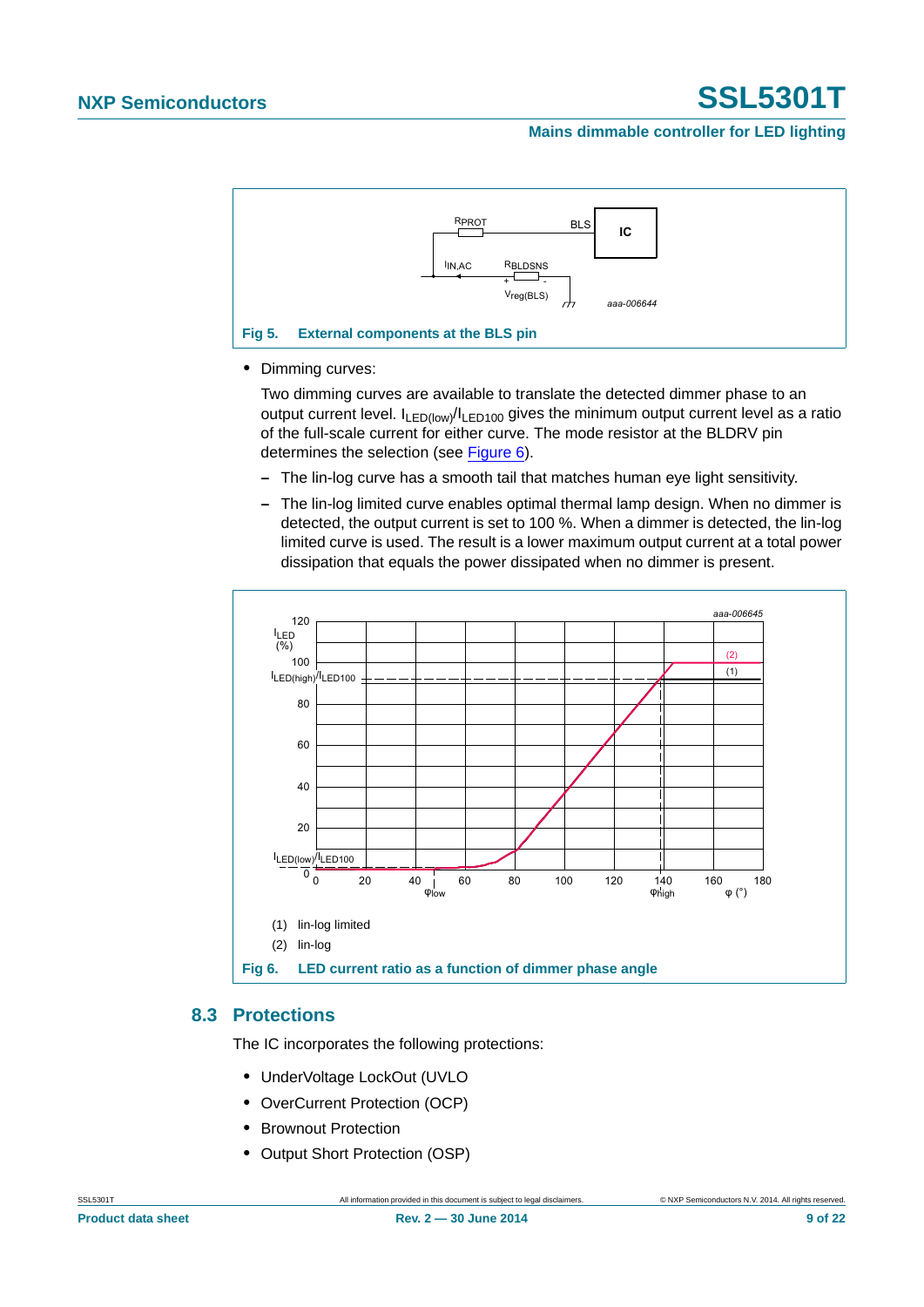#### **Mains dimmable controller for LED lighting**

- **•** Output open OverVoltage Protection (OVP)
- **•** Internal OverTemperature Protection (OTP)
- **•** Mains synchronization loss protection
- **•** Leading Edge Blanking (LEB)
- **•** Bleeder dissipation protection

Output open OVP is a latched protection. Power-off cycling is required to exit the latched state. All other protections are not latched and lead to a safe restart of the converter.

#### <span id="page-9-0"></span>**8.3.1 UnderVoltage LockOut (UVLO)**

When the voltage on the VCC pin drops below the value of  $V_{CC(stop)}$ , the IC stops switching. The internal HV current source is enabled. Once  $V_{CC}$  has increased to  $V_{CC(statup)}$  the IC restarts after a minimum of 1 s back-off time.

#### <span id="page-9-1"></span>**8.3.2 OverCurrent Protection (OCP)**

The SSL5301T contains a highly accurate peak current detector. It triggers when the voltage at pin ISNS reaches  $V_{th(ISNS)}$ . The circuit is activated after the leading edge blanking time  $(t_{\text{lab}})$ . There is a propagation delay between the peak current detection and the switch actually switching off. Due to this delay, the actual peak current is slightly higher than the peak current level set by the current sense resistor. The control loop compensates for this difference ensuring output current accuracy.

#### <span id="page-9-2"></span>**8.3.3 Brownout protection**

The brownout protection is designed to limit the switch-on time in case of low input voltage. Because of the built-in peak current control, the input current otherwise slowly increases while no power is transferred to the output in a flyback configuration. The SSL5301T includes a maximum on-time of the switch  $t_{on(hich)}$ .

#### <span id="page-9-3"></span>**8.3.4 Output short protection (OSP)**

If, during the secondary stroke (switch-off time), a valley is not detected within the off-time limit ( $t_{off(hich)}$ ), the output voltage is typically less than the minimum limit allowed in the application. This condition can occur either during starting up or due to a short. A timer is started when t<sub>off(high)</sub> is detected, and is stopped only if a valid valley-detection occurs in one of the subsequent cycles. If no valley is detected for  $t_{\text{det}(sc)}$ , it is concluded that a real short-circuit exists and not a temporary start-up situation. The IC enters standby mode and tries to restart after a minimum of 9 s back-off time.

#### <span id="page-9-4"></span>**8.3.5 Output open OverVoltage Protection (OVP)**

The result of an output open situation is that no power is delivered to the output, causing  $V_{\text{CC}}$  to increase and exceed  $V_{\text{CC(max)}}$ . Upon detection of this event, the IC enters the standby mode. The IC does not restart as long as mains voltage is present.

#### <span id="page-9-5"></span>**8.3.6 Internal OverTemperature Protection (OTP)**

When the internal OTP function is triggered, the converter stops operating. This function is triggered at  $T_{th (act)otp}$ . The Overtemperature protection is an auto-restart protection. The IC restarts when the IC temperature drops below  $T_{th(rel)$ oto.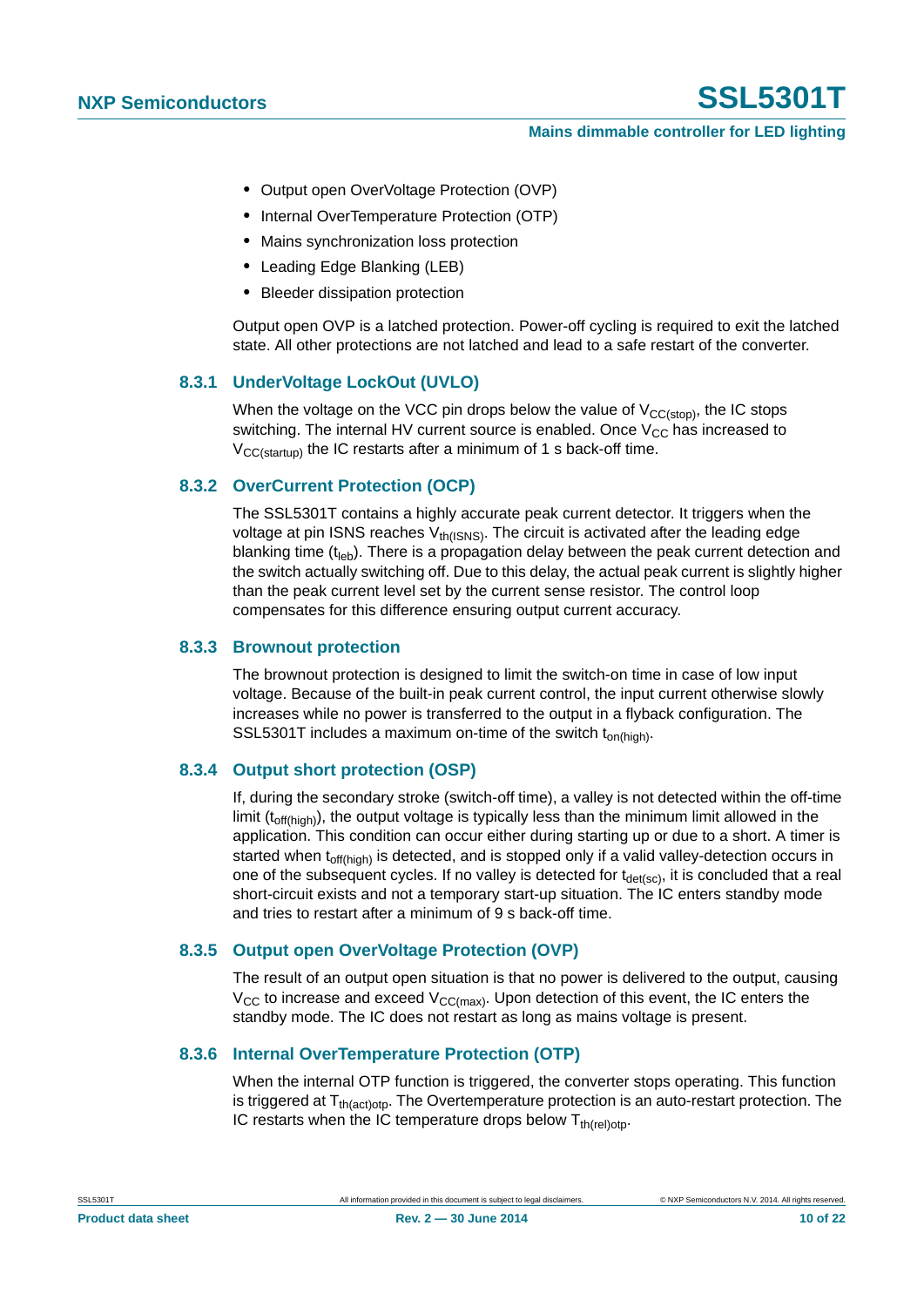#### <span id="page-10-2"></span>**8.3.7 Mains synchronization loss protection**

When the input current at the RMAINS pin fails to cross the "zero crossing detection" value of  $I_{i(RMAINS)}$ , no mains cycles are detected. If this situation persists for a time  $t_{d(mld)}$ , the IC stops switching. Once a valid mains signal is available again, the IC restarts.

#### <span id="page-10-3"></span>**8.3.8 Leading Edge Blanking (LEB)**

A blanking time is implemented after switch-on to prevent premature detection of inductor peak current. At the opening of the MOSFET switch, a short current spike can occur because of the capacitive discharge of voltage over the drain and source. During the leading edge blanking time  $(t_{\text{leb}})$ , detection is disabled, so spikes are disregarded.

#### <span id="page-10-4"></span>**8.3.9 Bleeder dissipation protection**

To limit dissipation in the bleeder, the dimmer detection state is limited to 16 mains half-cycles. If dimmer detection is not successfully completed, the IC restarts after a minimum of 9 s back-off time.

### <span id="page-10-5"></span>**9. Limiting values**

| <b>Symbol</b>               | <b>Parameter</b>                 | <b>Conditions</b>                     |             | <b>Min</b> | <b>Max</b> | <b>Unit</b> |
|-----------------------------|----------------------------------|---------------------------------------|-------------|------------|------------|-------------|
| <b>General</b>              |                                  |                                       |             |            |            |             |
| $P_{\text{tot}}$            | total power dissipation          | SO8 package                           |             |            | 0.6        | W           |
| $\mathsf{T}_{\mathsf{amb}}$ | ambient temperature              |                                       |             | -40        | $+125$     | $^{\circ}C$ |
| $T_j$                       | junction temperature             |                                       |             | -40        | $+190$     | $^{\circ}C$ |
| $T_{\text{stg}}$            | storage temperature              |                                       |             | -55        | $+150$     | $^{\circ}C$ |
| <b>SR</b>                   | slew rate                        | pin DRAIN                             |             | $-10$      | $+10$      | V/ns        |
|                             | <b>Pin voltages and currents</b> |                                       |             |            |            |             |
| $V_{\rm CC}$                | supply voltage                   |                                       |             | $-0.4$     | $+34$      | V           |
| V <sub>i(RMAINS)</sub>      | input voltage on pin RMAINS      | current limited                       |             | $-0.4$     | $+5.2$     | V           |
| $I_{i(RMAINS)}$             | input current on pin RMAINS      | at $V_{(RMAINS)} = 5.2 V$             |             | 0          | 1          | mA          |
| $V_{i(BLS)}$                | input voltage on pin BLS         | current limited                       |             | $-0.7$     | $+5.2$     | V           |
| $I_{i(BLS)}$                | input current on pin BLS         |                                       |             | $-2.5$     | $+2.5$     | mA          |
| $V_{i(ISNS)}$               | input voltage on pin ISNS        |                                       |             | $-0.4$     | $+5.2$     | V           |
| $V_{i(DRAIN)}$              | input voltage on pin DRAIN       | during mains surge;<br>not repetitive |             | $-0.4$     | $+700$     | V           |
| V <sub>ESD</sub>            | electrostatic discharge          | human body model                      | $[1]$       |            |            |             |
|                             | voltage                          | all pins except pin<br><b>DRAIN</b>   |             | $-2000$    | $+2000$    | $\vee$      |
|                             |                                  | pin DRAIN                             |             | $-1000$    | $+1000$    | V           |
|                             |                                  | charged device<br>model               | $\boxed{2}$ | -500       | $+500$     | V           |

**Table 5. Limiting values**

<span id="page-10-0"></span>[1] Human body model: equivalent to discharging a 100 pF capacitor through a 1.5 k $\Omega$  series resistor.

<span id="page-10-1"></span>[2] Charged device model: equivalent to charging the IC up to 1 kV and the subsequent discharging of each pin down to 0 V over a 1  $\Omega$  resistor.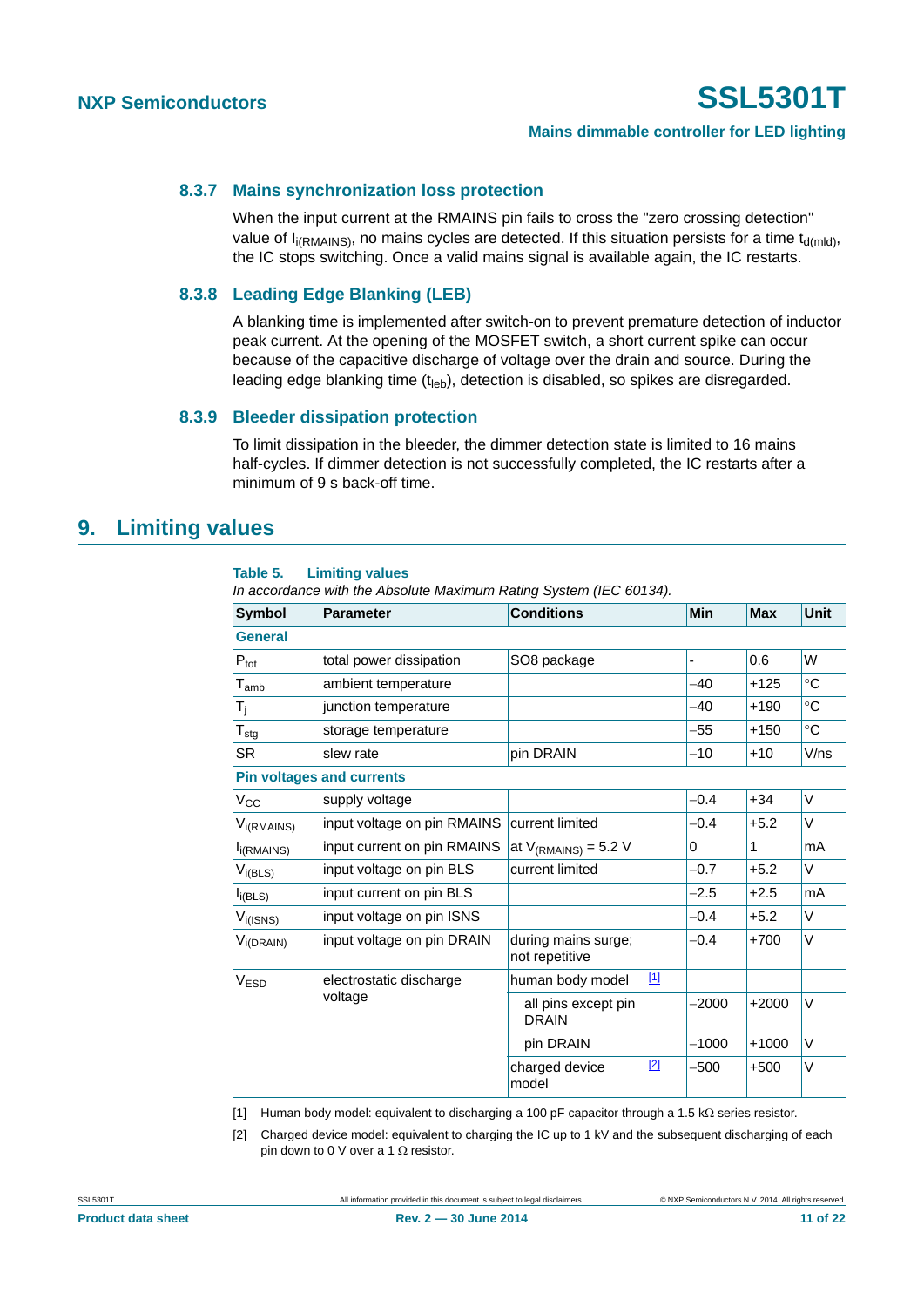### **Mains dimmable controller for LED lighting**

## <span id="page-11-1"></span>**10. Thermal characteristics**

| <b>Thermal characteristics</b><br>Table 6. |                                                                          |                                                                             |            |      |  |  |  |
|--------------------------------------------|--------------------------------------------------------------------------|-----------------------------------------------------------------------------|------------|------|--|--|--|
| <b>Symbol</b>                              | <b>Parameter</b>                                                         | <b>Conditions</b>                                                           | <b>Typ</b> | Unit |  |  |  |
| $R_{th(j-a)}$                              | thermal resistance from<br>junction to ambient                           | in free air; PCB:<br>2 cm $\times$ 3 cm;<br>2-layer; 35 µm Cu/layer         | 159        | K/W  |  |  |  |
|                                            |                                                                          | in free air;<br>PCB: JEDEC 2s2p                                             | 89         | K/W  |  |  |  |
| $\Psi_{\text{j-top}}$                      | thermal characterization<br>parameter from junction to<br>top of package | top package temperature<br>measured at the warmest<br>top of the case point | 0.49       | K/W  |  |  |  |

# <span id="page-11-2"></span>**11. Characteristics**

<span id="page-11-0"></span>

| Table 7.            | <b>Characteristics</b>                       |                                                                               |            |            |            |                |
|---------------------|----------------------------------------------|-------------------------------------------------------------------------------|------------|------------|------------|----------------|
| <b>Symbol</b>       | <b>Parameter</b>                             | <b>Conditions</b>                                                             | <b>Min</b> | <b>Typ</b> | <b>Max</b> | Unit           |
| <b>High voltage</b> |                                              |                                                                               |            |            |            |                |
| $V_{I(DRAIN)}$      | input voltage on pin DRAIN                   | $\boxed{1}$                                                                   | L          | -          | 675        | V              |
| $I_{i(DRAIN)}$      | input current on pin DRAIN                   | JFET on strong;<br>$V_{DRAIN}$ = 675 V; $V_{CC}$ = 17 V                       | 4          | 5.5        | 7          | mA             |
|                     |                                              | JFET on weak;<br>$V_{DRAIN}$ = 675 V; V <sub>CC</sub> < 4 V                   | 500        | 550        | 600        | $\mu$ A        |
|                     |                                              | JFET off; $V_{DRAIN}$ = 675 V;<br>$V_{\rm CC}$ = 20 V                         |            |            | 15         | $\mu$ A        |
| <b>Supply</b>       |                                              |                                                                               |            |            |            |                |
| $V_{CC(statup)}$    | start-up supply voltage                      |                                                                               | 17.5       | 18.5       | 19.5       | V              |
| $V_{CC(low)}$       | low supply voltage                           | pin VCC                                                                       | 11.2       | 11.8       | 12.4       | V              |
| $V_{CC(stop)}$      | stop supply voltage                          |                                                                               | 8.8        | 9.3        | 9.8        | Λ              |
| $V_{CC(hys)}$       | hysteresis of supply voltage                 | between V <sub>startup</sub> and V <sub>stop</sub>                            | 8.5        | 9.1        | 9.7        | V              |
| $V_{ovp(VCC)}$      | overvoltage protection<br>voltage on pin VCC |                                                                               | 28         | 30         | 32         | V              |
| $I_{\rm CC}$        | supply current                               | pin DRAIN; $V_{CC}$ < 4 V;<br>standby mode                                    | ÷,         | 0.1        | 0.2        | m <sub>A</sub> |
|                     |                                              | pin DRAIN;<br>$4 V < V_{CC} < V_{CC(low)}$ ;<br>standby mode                  | 1          | 1.25       | 1.5        | mA             |
|                     |                                              | pin DRAIN; $V_{CC} > V_{CC(low)}$ ;<br>standby mode                           |            | 0.2        |            | mA             |
|                     |                                              | pin VCC; normal operation,<br>excluding drive currents to<br>BLDRV and PWRDRV |            | 2.25       |            | mA             |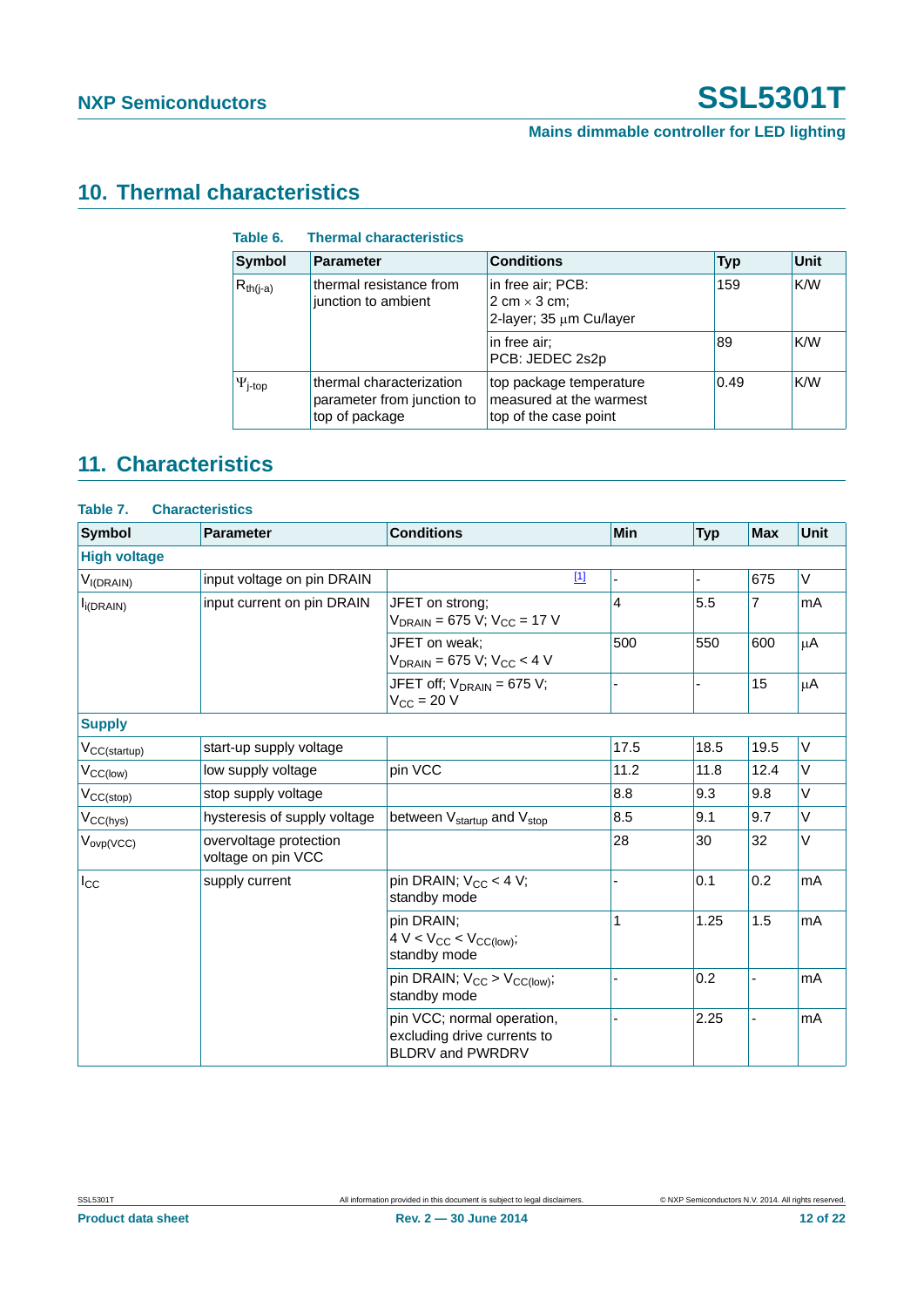### **Mains dimmable controller for LED lighting**

| . ז טושום<br><b>Symbol</b>              | $\mathbf{C}$ naracteristics $\mathbf{C}$ unimaed<br>Parameter     | <b>Conditions</b>                                 | Min            | <b>Typ</b> | <b>Max</b> | <b>Unit</b>       |
|-----------------------------------------|-------------------------------------------------------------------|---------------------------------------------------|----------------|------------|------------|-------------------|
| <b>Current regulator and protection</b> |                                                                   |                                                   |                |            |            |                   |
| $f_{sw}$                                | switching frequency                                               | low-frequency mode;<br>undimmed                   |                |            |            |                   |
|                                         |                                                                   | 50 Hz mains                                       | 55             | 60         | 65         | kHz               |
|                                         |                                                                   | 60 Hz mains                                       | 66             | 72         | 78         | kHz               |
|                                         |                                                                   | high-frequency mode;<br>undimmed                  |                |            |            |                   |
|                                         |                                                                   | 50 Hz mains                                       | 84             | 91         | 98         | kHz               |
|                                         |                                                                   | 60 Hz mains                                       | 101            | 109        | 117        | kHz               |
| $I_{LED (low)} / I_{LED 100}$           | low LED current ratio                                             | $[2]$                                             |                | 0.008      |            |                   |
| ILED(high)/ILED100                      | high LED current ratio                                            | $[2]$<br>lin-log limited curve; dimmer<br>present | ÷,             | 0.92       |            |                   |
| <b><i>Plow</i></b>                      | low phase                                                         |                                                   |                | 48         |            | $\circ$           |
| Phigh                                   | high phase                                                        | lin-log curve                                     |                | 144        |            | $\circ$           |
|                                         |                                                                   | lin-log limited curve                             |                | 137        |            | $\circ$           |
| V <sub>th(high)</sub> ISNS              | high threshold voltage on pin<br><b>ISNS</b>                      | at peak current                                   | 1.195          | 1.24       | 1.285      | V                 |
| V <sub>th(low)</sub> ISNS               | low threshold voltage on pin<br><b>ISNS</b>                       | (eco-)LTHD mode; at peak<br>current               | 0.75           | 0.78       | 0.81       | V                 |
|                                         |                                                                   | low-ripple mode                                   | 0.33           | 0.35       | 0.37       | $\vee$            |
| t <sub>leb</sub>                        | leading edge blanking time                                        |                                                   |                | 600        |            | ns                |
| <b>Valley detection</b>                 |                                                                   |                                                   |                |            |            |                   |
| $(\Delta V/\Delta t)_{\text{vrec}}$     | valley recognition voltage<br>change with time negative<br>slope  | voltage ringing on pin<br><b>DRAIN</b>            | $-26$          | $-16$      | -6         | $V/\mu s$         |
| $t_{d(vrec-swon)}$                      | valley recognition to<br>switch-on delay time                     |                                                   | $\overline{a}$ | 100        |            | ns                |
| <b>Brownout protection</b>              |                                                                   |                                                   |                |            |            |                   |
| $t_{on(high)}$                          | high on-time                                                      | low-frequency mode                                |                |            |            |                   |
|                                         |                                                                   | 50 Hz mains                                       | 13.2           | 14.4       | 15.6       | μS                |
|                                         |                                                                   | 60 Hz mains                                       | 11.0           | 12.0       | 13.0       | $\mu s$           |
|                                         |                                                                   | high-frequency mode                               |                |            |            |                   |
|                                         |                                                                   | 50 Hz mains                                       | 8.8            | 9.6        | 10.4       | $\mu$ S           |
|                                         |                                                                   | 60 Hz mains                                       | 8.3            | 9.0        | 9.7        | $\mu$ s           |
| <b>Output short protection</b>          |                                                                   |                                                   |                |            |            |                   |
| $t_{off(high)}$                         | high off-time                                                     |                                                   | 32             | 40         | 48         | $\mu$ S           |
| $t_{\text{det}(\text{sc})}$             | short-circuit detection time                                      | 50 Hz mains                                       | 10             |            | 20         | ms                |
|                                         |                                                                   | 60 Hz mains                                       | 8.3            |            | 16.7       | ms                |
| <b>Temperature protections</b>          |                                                                   |                                                   |                |            |            |                   |
| $T_{th (act)otp}$                       | overtemperature protection<br>activation threshold<br>temperature | on-chip                                           | 160            | 175        | 190        | $^\circ \text{C}$ |

#### **Table 7. Characteristics** *…continued*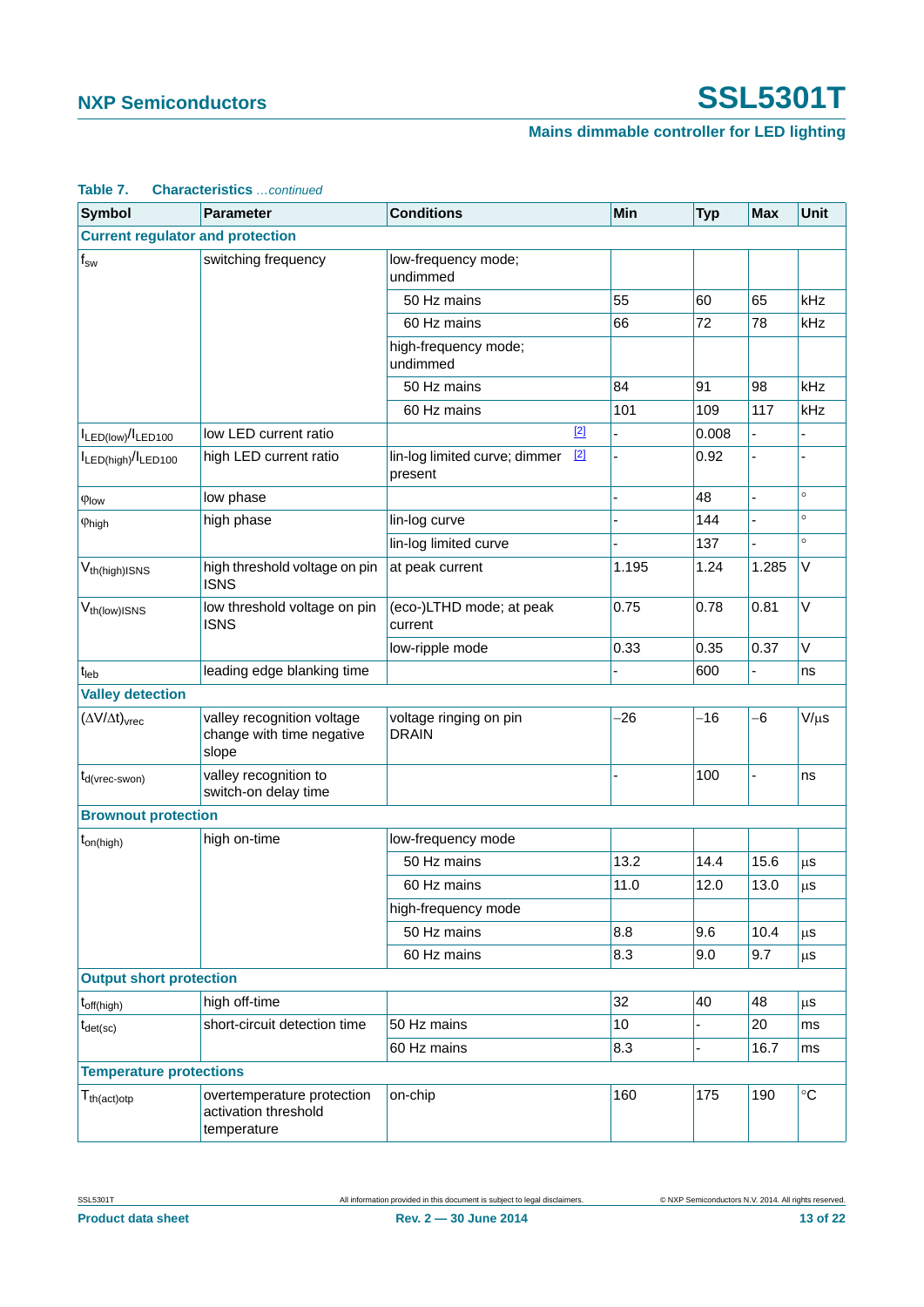#### **Mains dimmable controller for LED lighting**

| <b>Symbol</b>                                        | <b>Parameter</b>                                               | <b>Conditions</b>                     | <b>Min</b> | <b>Typ</b> | <b>Max</b>     | <b>Unit</b> |
|------------------------------------------------------|----------------------------------------------------------------|---------------------------------------|------------|------------|----------------|-------------|
| $\mathsf{T}_{\mathsf{th}(\mathsf{rel})\mathsf{otp}}$ | overtemperature protection<br>release threshold<br>temperature | on-chip                               | 90         | 102        | 114            | °C          |
| <b>Pin PWRDRV</b>                                    |                                                                |                                       |            |            |                |             |
| V <sub>o(PWRDRV)</sub>                               | output voltage on pin                                          | high level                            |            |            |                |             |
|                                                      | <b>PWRDRV</b>                                                  | $V_{VCC}$ > $V_{CC(low)}$             |            | 10.7       |                | $\vee$      |
|                                                      |                                                                | $V_{VCC} = V_{CC(stop)}$              |            | 8.5        |                | V           |
| Source(PWRDRV)                                       | source current on pin<br><b>PWRDRV</b>                         | 20 µs maximum;<br>$V_{PWRDRV} = 2 V$  |            | 360        | L.             | mA          |
| Isink(PWRDRV)                                        | sink current on pin<br><b>PWRDRV</b>                           | 20 µs maximum;<br>$V_{PWRDRV} = 10 V$ |            | 900        |                | mA          |
|                                                      |                                                                | 20 µs maximum;<br>$V_{PWRDRV} = 2 V$  |            | 260        |                | mA          |
| <b>Pin BLDRV</b>                                     |                                                                |                                       |            |            |                |             |
| $V_{O(BLDRV)}$                                       | output voltage on pin                                          | high level                            |            |            |                |             |
|                                                      | <b>BLDRV</b>                                                   | near mains zero<br>crossings          | 0.92       | 0.95       | 1.00           | V           |
|                                                      |                                                                | strong bleeding                       | 2.87       | 3.05       | 3.18           | V           |
|                                                      |                                                                | weak bleeding                         | 1.8        | 1.9        | 2.0            | $\vee$      |
| Source(BLDRV)                                        | source current on pin                                          | $V_{O(BLDRV)} = 0.25 V$               | 0.3        |            | 0.9            | mA          |
|                                                      | <b>BLDRV</b>                                                   | $V_{O(BLDRV)} = 0.95 V$               | 1.2        |            | 2.3            | mA          |
|                                                      |                                                                | $V_{O(BLDRV)} = 2.9 V$                | 3.9        | 4.4        | 4.9            | mA          |
| Isink(BLDRV)                                         | sink current on pin BLDRV                                      | $V_{O(BLDRV)} = 0.4 V$                | 85         | 115        | 145            | μA          |
| <b>Pin BLS</b>                                       |                                                                |                                       |            |            |                |             |
| $V_{reg(BLS)}$                                       | regulation voltage on pin<br><b>BLS</b>                        | dimmer detected                       |            | $-0.327$   | $\overline{a}$ | V           |
| <b>Pin RMAINS</b>                                    |                                                                |                                       |            |            |                |             |
| $I_{i(RMAINS)}$                                      | input current on pin RMAINS                                    | at top of mains sine wave             | 324        | 360        | 396            | μA          |
|                                                      |                                                                | for zero cross detection              | 18         | 22.5       | 27             | μA          |
| $t_{d(mld)}$                                         | mains loss detection delay                                     | 50 Hz mains; no dimmer                | L.         | 60         | ÷.             | ms          |
|                                                      | time                                                           | 50 Hz mains; dimmer                   | 80         |            | 160            | ms          |
|                                                      |                                                                | 60 Hz mains; no dimmer                |            | 50         |                | ms          |
|                                                      |                                                                | 60 Hz mains; dimmer                   | 67         |            | 133            | ms          |
| Isink(RMAINS)                                        | sink current on pin RMAINS                                     | $V_{i(RMAINS)} = 4 V$                 | 400        |            |                | μA          |

#### **Table 7. Characteristics** *…continued*

<span id="page-13-0"></span>[1] The peak voltage on pin DRAIN occurs each switching cycle, based 25,000 hours device lifetime.

<span id="page-13-1"></span>[2] Actual LED current values are slightly lower due to the IC supply current. If the AUX supply is unable to support the IC supply current, the control loop increases the low LED current limit.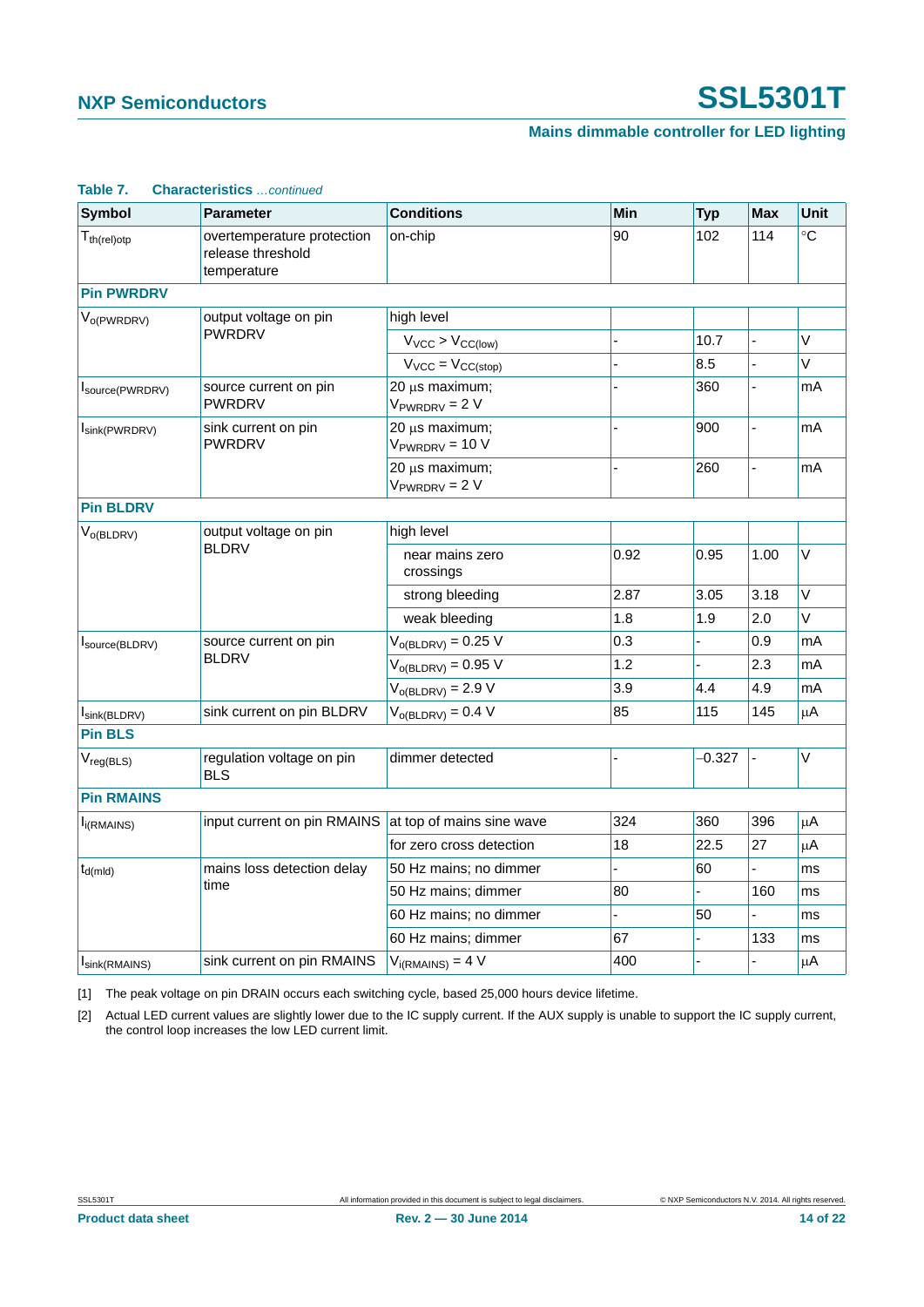#### **Mains dimmable controller for LED lighting**

# <span id="page-14-0"></span>**12. Application information**

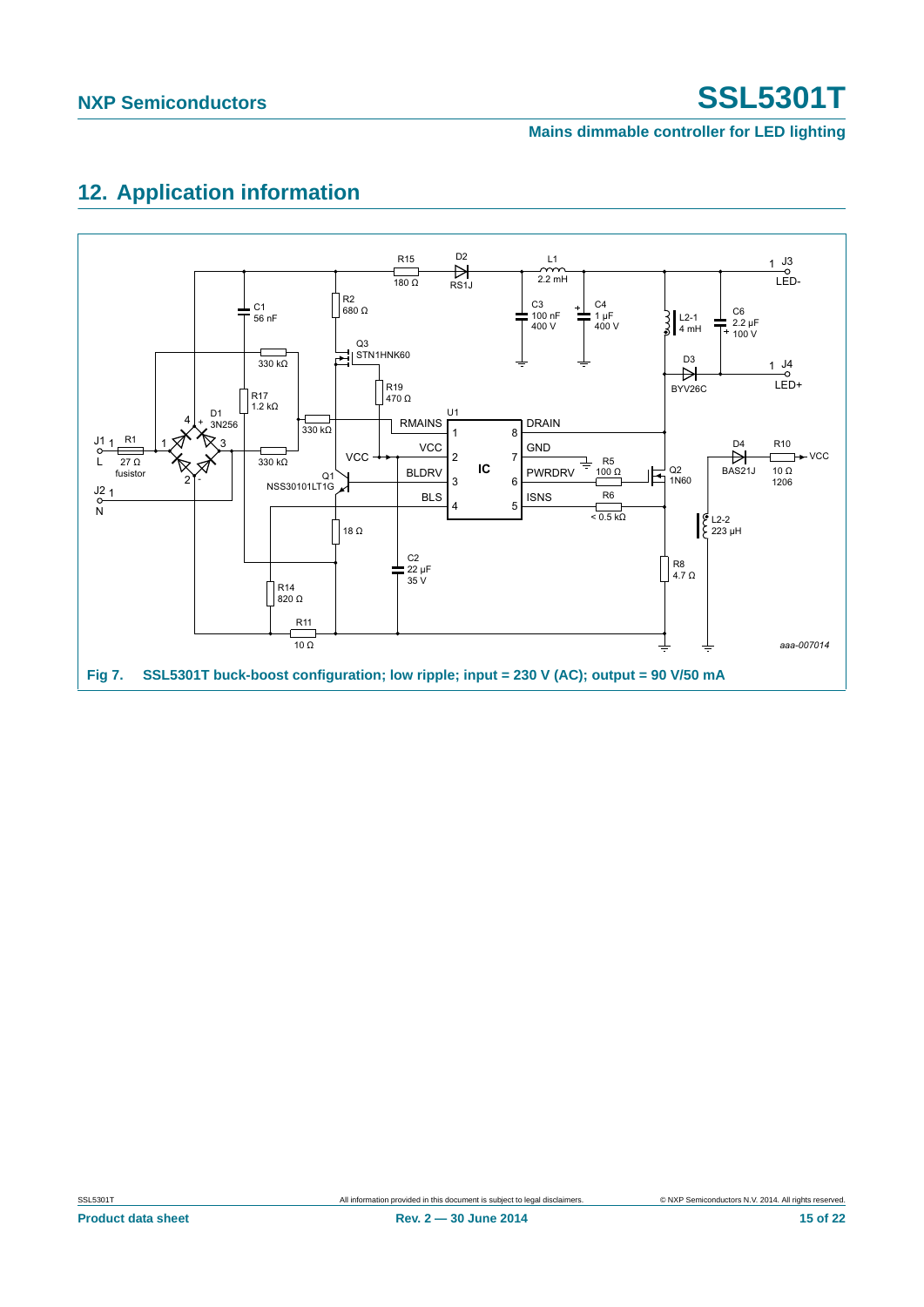#### **Mains dimmable controller for LED lighting**

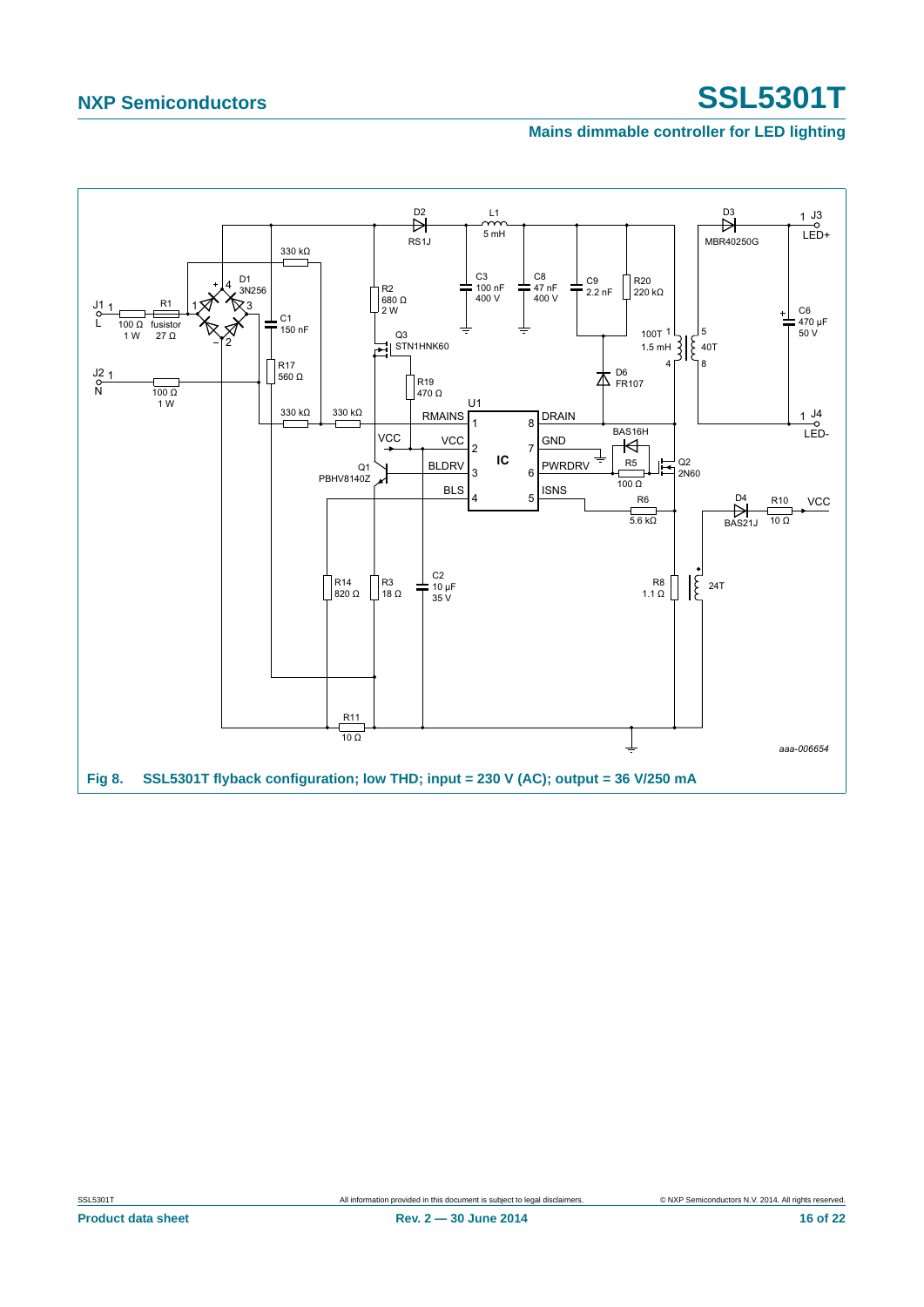#### **Mains dimmable controller for LED lighting**

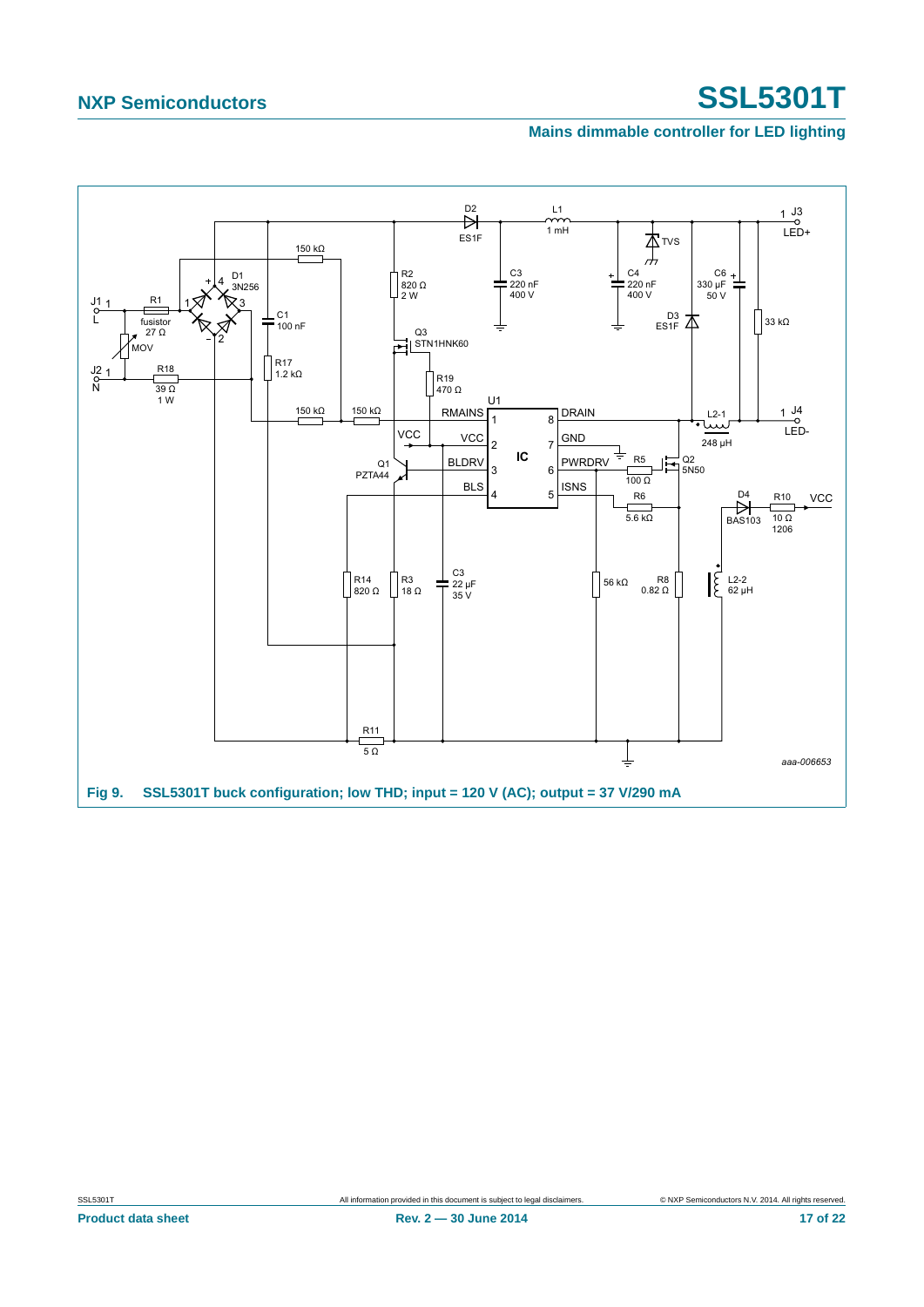**Mains dimmable controller for LED lighting**

### <span id="page-17-0"></span>**13. Package outline**

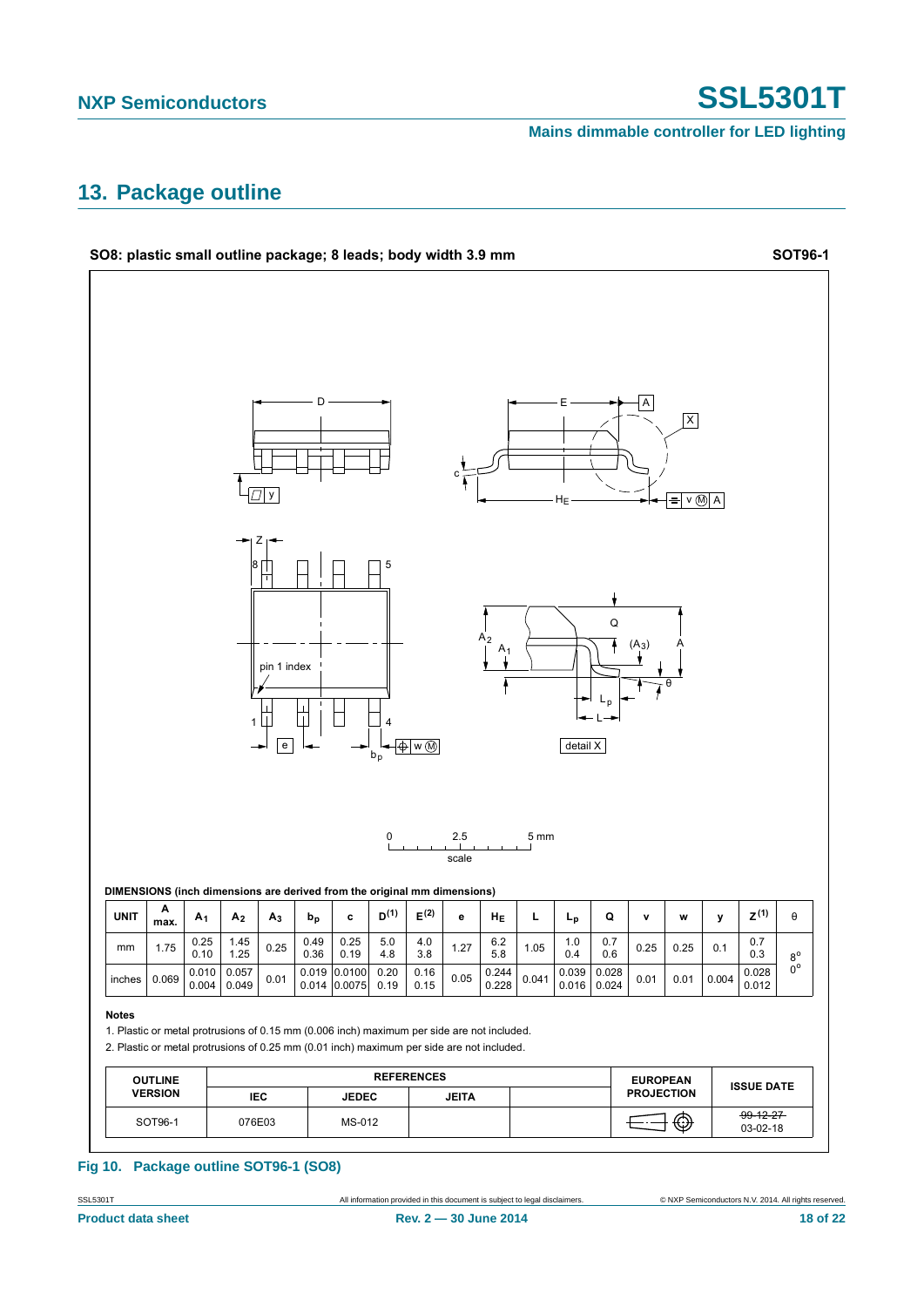# <span id="page-18-0"></span>**14. Revision history**

| Document ID    | Release date                                                 | Data sheet status      | <b>Change notice</b> | Supersedes   |  |  |
|----------------|--------------------------------------------------------------|------------------------|----------------------|--------------|--|--|
| SSL5301T v.2   | 20140630                                                     | Product data sheet     |                      | SSL5301T v.1 |  |  |
| Modifications: | • Data sheet status has changed from Preliminary to Product. |                        |                      |              |  |  |
|                | • Text and graphics updated throughout the document.         |                        |                      |              |  |  |
| SSL5301T v.1   | 20140602                                                     | Preliminary data sheet |                      |              |  |  |

#### **Table 8. Revision history**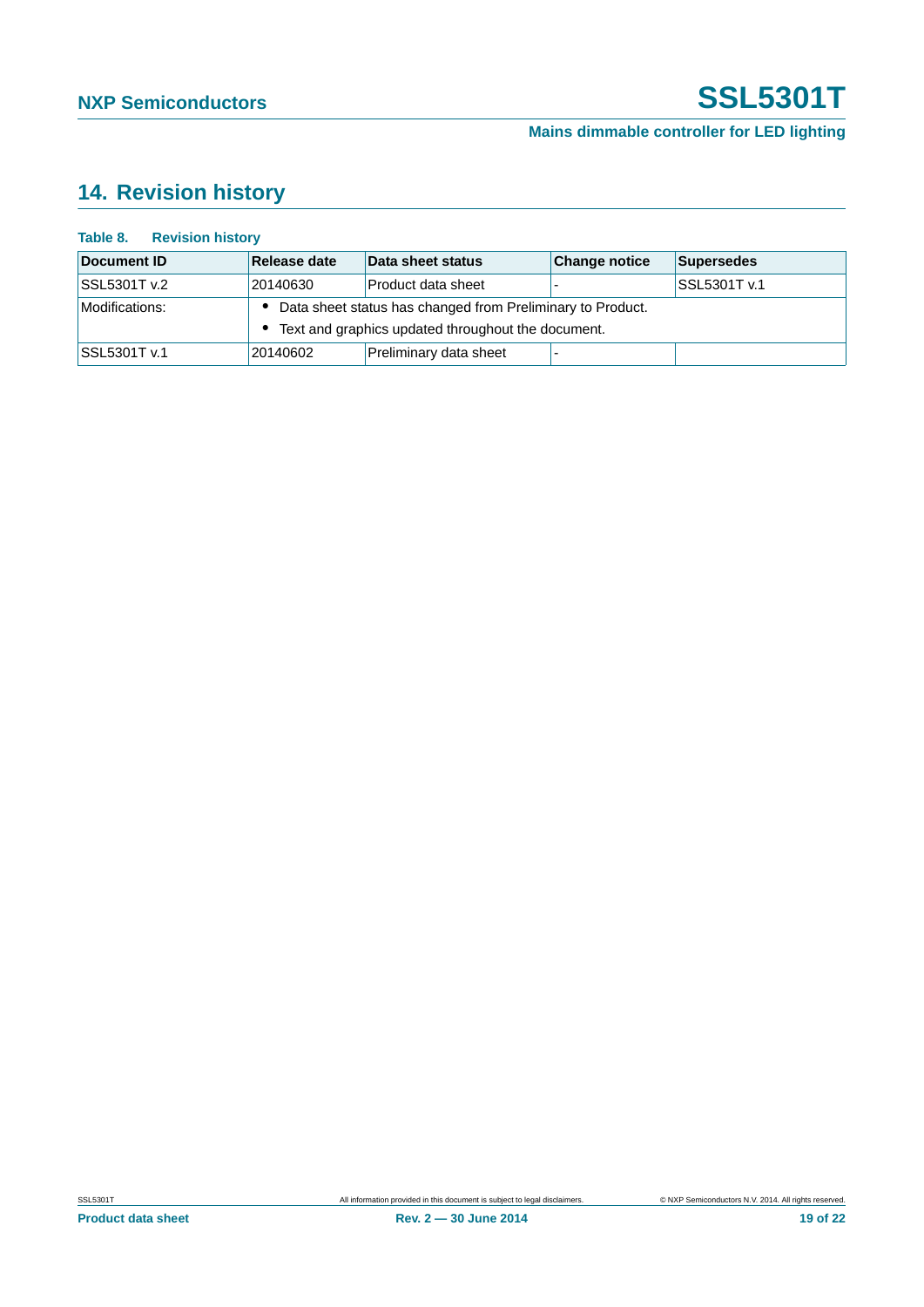### <span id="page-19-3"></span>**15. Legal information**

#### <span id="page-19-4"></span>**15.1 Data sheet status**

| Document status[1][2]          | <b>Product status</b> <sup>[3]</sup> | <b>Definition</b>                                                                     |
|--------------------------------|--------------------------------------|---------------------------------------------------------------------------------------|
| Objective [short] data sheet   | Development                          | This document contains data from the objective specification for product development. |
| Preliminary [short] data sheet | Qualification                        | This document contains data from the preliminary specification.                       |
| Product [short] data sheet     | Production                           | This document contains the product specification.                                     |

<span id="page-19-0"></span>[1] Please consult the most recently issued document before initiating or completing a design.

<span id="page-19-1"></span>[2] The term 'short data sheet' is explained in section "Definitions".

<span id="page-19-2"></span>[3] The product status of device(s) described in this document may have changed since this document was published and may differ in case of multiple devices. The latest product status<br>information is available on the Intern

#### <span id="page-19-5"></span>**15.2 Definitions**

**Draft —** The document is a draft version only. The content is still under internal review and subject to formal approval, which may result in modifications or additions. NXP Semiconductors does not give any representations or warranties as to the accuracy or completeness of information included herein and shall have no liability for the consequences of use of such information.

**Short data sheet —** A short data sheet is an extract from a full data sheet with the same product type number(s) and title. A short data sheet is intended for quick reference only and should not be relied upon to contain detailed and full information. For detailed and full information see the relevant full data sheet, which is available on request via the local NXP Semiconductors sales office. In case of any inconsistency or conflict with the short data sheet, the full data sheet shall prevail.

**Product specification —** The information and data provided in a Product data sheet shall define the specification of the product as agreed between NXP Semiconductors and its customer, unless NXP Semiconductors and customer have explicitly agreed otherwise in writing. In no event however, shall an agreement be valid in which the NXP Semiconductors product is deemed to offer functions and qualities beyond those described in the Product data sheet.

#### <span id="page-19-6"></span>**15.3 Disclaimers**

**Limited warranty and liability —** Information in this document is believed to be accurate and reliable. However, NXP Semiconductors does not give any representations or warranties, expressed or implied, as to the accuracy or completeness of such information and shall have no liability for the consequences of use of such information. NXP Semiconductors takes no responsibility for the content in this document if provided by an information source outside of NXP Semiconductors.

In no event shall NXP Semiconductors be liable for any indirect, incidental, punitive, special or consequential damages (including - without limitation - lost profits, lost savings, business interruption, costs related to the removal or replacement of any products or rework charges) whether or not such damages are based on tort (including negligence), warranty, breach of contract or any other legal theory.

Notwithstanding any damages that customer might incur for any reason whatsoever, NXP Semiconductors' aggregate and cumulative liability towards customer for the products described herein shall be limited in accordance with the *Terms and conditions of commercial sale* of NXP Semiconductors.

**Right to make changes —** NXP Semiconductors reserves the right to make changes to information published in this document, including without limitation specifications and product descriptions, at any time and without notice. This document supersedes and replaces all information supplied prior to the publication hereof.

**Suitability for use —** NXP Semiconductors products are not designed, authorized or warranted to be suitable for use in life support, life-critical or safety-critical systems or equipment, nor in applications where failure or malfunction of an NXP Semiconductors product can reasonably be expected to result in personal injury, death or severe property or environmental damage. NXP Semiconductors and its suppliers accept no liability for inclusion and/or use of NXP Semiconductors products in such equipment or applications and therefore such inclusion and/or use is at the customer's own risk.

**Applications —** Applications that are described herein for any of these products are for illustrative purposes only. NXP Semiconductors makes no representation or warranty that such applications will be suitable for the specified use without further testing or modification.

Customers are responsible for the design and operation of their applications and products using NXP Semiconductors products, and NXP Semiconductors accepts no liability for any assistance with applications or customer product design. It is customer's sole responsibility to determine whether the NXP Semiconductors product is suitable and fit for the customer's applications and products planned, as well as for the planned application and use of customer's third party customer(s). Customers should provide appropriate design and operating safeguards to minimize the risks associated with their applications and products.

NXP Semiconductors does not accept any liability related to any default, damage, costs or problem which is based on any weakness or default in the customer's applications or products, or the application or use by customer's third party customer(s). Customer is responsible for doing all necessary testing for the customer's applications and products using NXP Semiconductors products in order to avoid a default of the applications and the products or of the application or use by customer's third party customer(s). NXP does not accept any liability in this respect.

**Limiting values —** Stress above one or more limiting values (as defined in the Absolute Maximum Ratings System of IEC 60134) will cause permanent damage to the device. Limiting values are stress ratings only and (proper) operation of the device at these or any other conditions above those given in the Recommended operating conditions section (if present) or the Characteristics sections of this document is not warranted. Constant or repeated exposure to limiting values will permanently and irreversibly affect the quality and reliability of the device.

**Terms and conditions of commercial sale —** NXP Semiconductors products are sold subject to the general terms and conditions of commercial sale, as published at<http://www.nxp.com/profile/terms>, unless otherwise agreed in a valid written individual agreement. In case an individual agreement is concluded only the terms and conditions of the respective agreement shall apply. NXP Semiconductors hereby expressly objects to applying the customer's general terms and conditions with regard to the purchase of NXP Semiconductors products by customer.

**No offer to sell or license —** Nothing in this document may be interpreted or construed as an offer to sell products that is open for acceptance or the grant, conveyance or implication of any license under any copyrights, patents or other industrial or intellectual property rights.

SSL5301T **All information provided in this document** is subject to legal disclaimers. 
■ 
© NXP Semiconductors N.V. 2014. All rights reserved.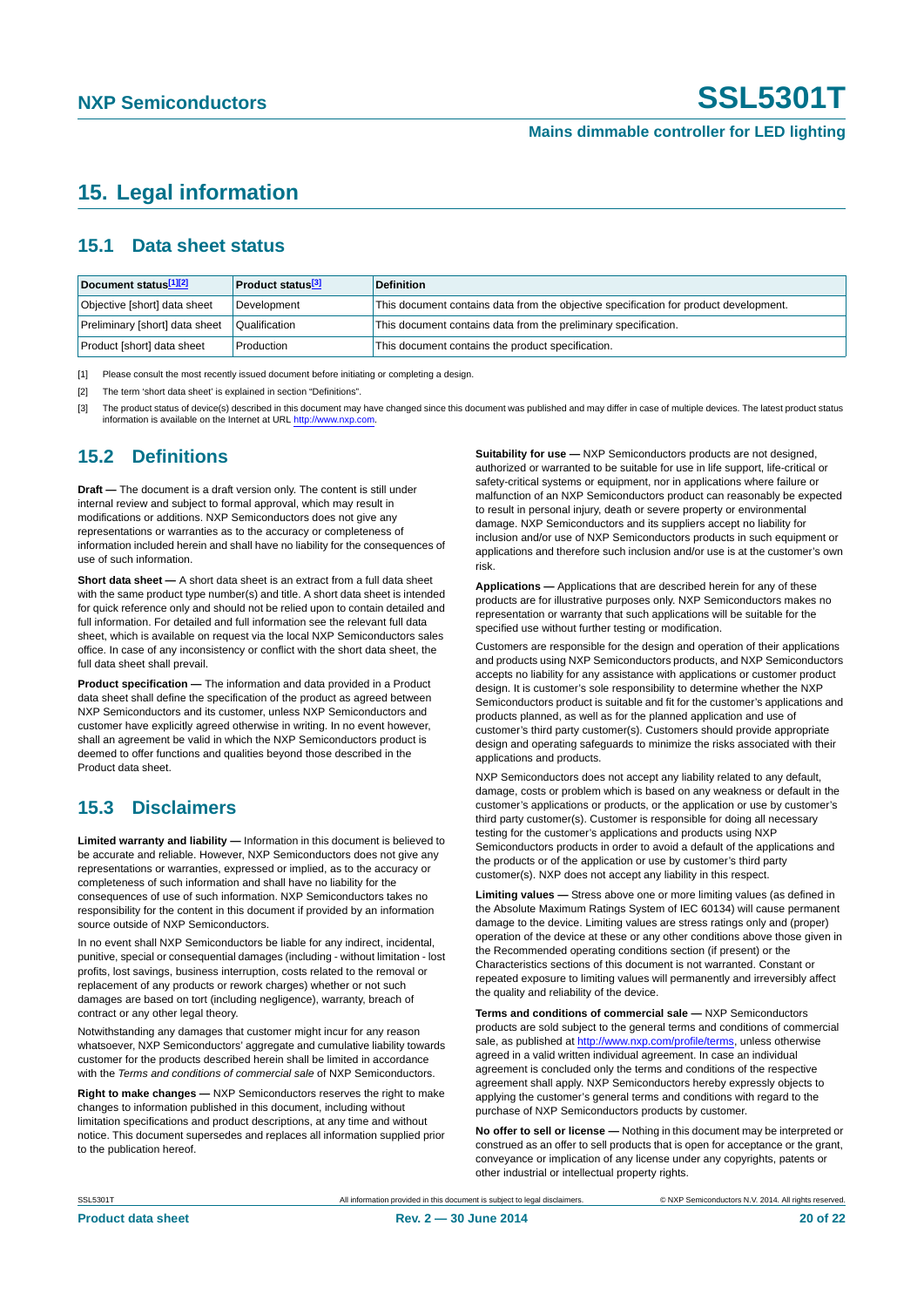#### **Mains dimmable controller for LED lighting**

**Export control —** This document as well as the item(s) described herein may be subject to export control regulations. Export might require a prior authorization from competent authorities.

**Quick reference data —** The Quick reference data is an extract of the product data given in the Limiting values and Characteristics sections of this document, and as such is not complete, exhaustive or legally binding.

**Non-automotive qualified products —** Unless this data sheet expressly states that this specific NXP Semiconductors product is automotive qualified, the product is not suitable for automotive use. It is neither qualified nor tested in accordance with automotive testing or application requirements. NXP Semiconductors accepts no liability for inclusion and/or use of non-automotive qualified products in automotive equipment or applications.

In the event that customer uses the product for design-in and use in automotive applications to automotive specifications and standards, customer (a) shall use the product without NXP Semiconductors' warranty of the product for such automotive applications, use and specifications, and (b)

whenever customer uses the product for automotive applications beyond NXP Semiconductors' specifications such use shall be solely at customer's own risk, and (c) customer fully indemnifies NXP Semiconductors for any liability, damages or failed product claims resulting from customer design and use of the product for automotive applications beyond NXP Semiconductors' standard warranty and NXP Semiconductors' product specifications.

**Translations —** A non-English (translated) version of a document is for reference only. The English version shall prevail in case of any discrepancy between the translated and English versions.

#### <span id="page-20-0"></span>**15.4 Trademarks**

Notice: All referenced brands, product names, service names and trademarks are the property of their respective owners.

**GreenChip —** is a trademark of NXP Semiconductors N.V.

## <span id="page-20-1"></span>**16. Contact information**

For more information, please visit: **http://www.nxp.com**

For sales office addresses, please send an email to: **salesaddresses@nxp.com**